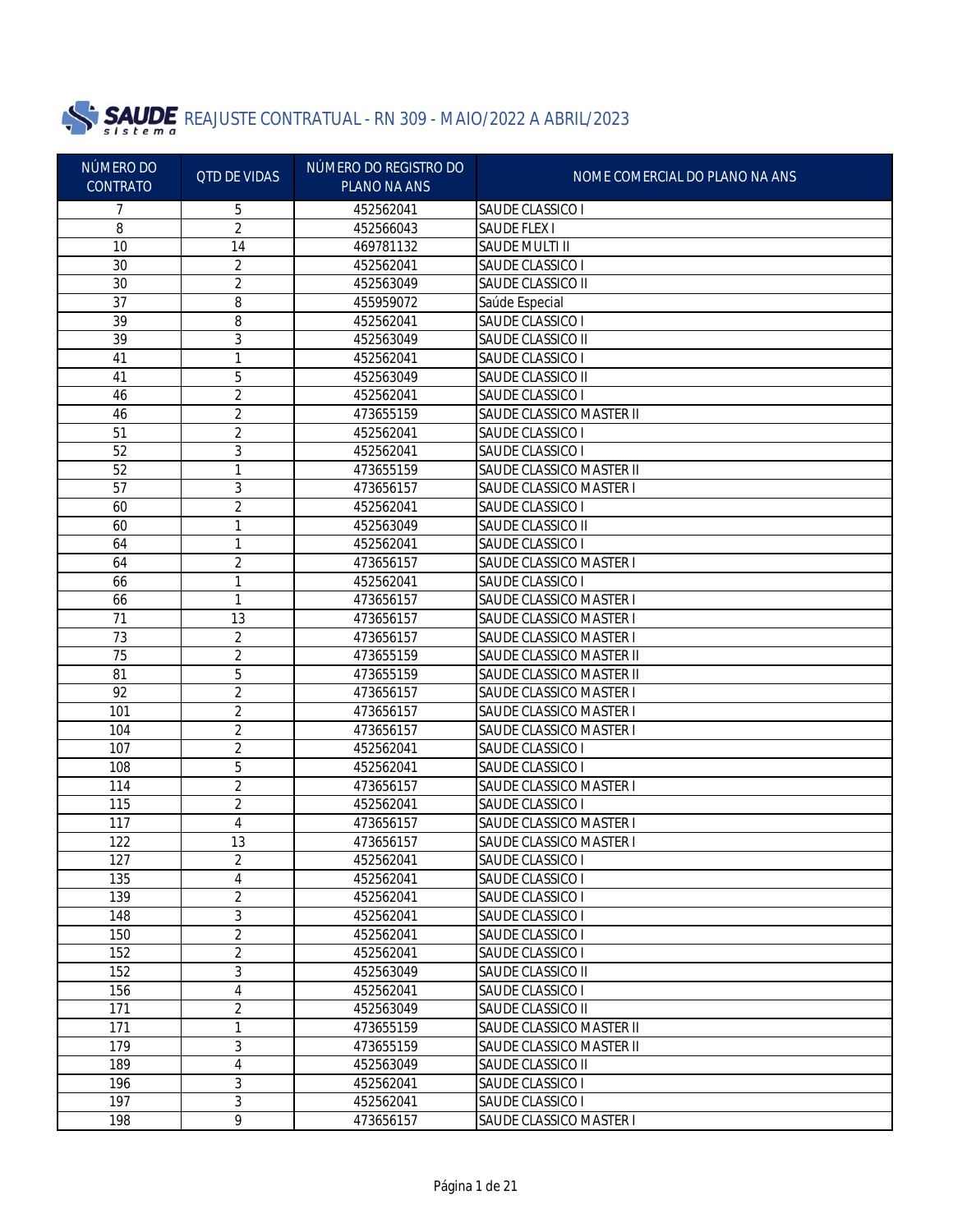

| NÚMERO DO<br><b>CONTRATO</b> | <b>QTD DE VIDAS</b> | NÚMERO DO REGISTRO DO<br>PLANO NA ANS | NOME COMERCIAL DO PLANO NA ANS        |
|------------------------------|---------------------|---------------------------------------|---------------------------------------|
| 200                          | 2                   | 473656157                             | <b>SAUDE CLASSICO MASTER I</b>        |
| 201                          | 1                   | 473655159                             | SAUDE CLASSICO MASTER II              |
| 203                          | 2                   | 473656157                             | SAUDE CLASSICO MASTER I               |
| 204                          | 3                   | 473655159                             | SAUDE CLASSICO MASTER II              |
| 206                          | 5                   | 473655159                             | SAUDE CLASSICO MASTER II              |
| 211                          | 2                   | 452563049                             | SAUDE CLASSICO II                     |
| 222                          | 3                   | 452562041                             | SAUDE CLASSICO I                      |
| 235                          | 9                   | 452562041                             | SAUDE CLASSICO I                      |
| 236                          | 5                   | 473656157                             | <b>SAUDE CLASSICO MASTER I</b>        |
| 245                          | 7                   | 473656157                             | SAUDE CLASSICO MASTER I               |
| 247                          | 5                   | 473655159                             | SAUDE CLASSICO MASTER II              |
| 250                          | 2                   | 473655159                             | SAUDE CLASSICO MASTER II              |
| 252                          | 4                   | 473656157                             | SAUDE CLASSICO MASTER I               |
| 255                          | 2                   | 452562041                             | SAUDE CLASSICO I                      |
| 259                          | 3                   | 452562041                             | SAUDE CLASSICO I                      |
| 262                          | 4                   | 473656157                             | <b>SAUDE CLASSICO MASTER I</b>        |
| 265                          | 1                   | 473655159                             | SAUDE CLASSICO MASTER II              |
| 265                          | 5                   | 473656157                             | SAUDE CLASSICO MASTER I               |
| 268                          | 4                   | 452562041                             | SAUDE CLASSICO I                      |
| 269                          | 2                   | 452563049                             | SAUDE CLASSICO II                     |
| 271                          | 17                  | 452562041                             | SAUDE CLASSICO I                      |
| 278                          | 2                   | 473656157                             | SAUDE CLASSICO MASTER I               |
| 285                          | 3                   | 452562041                             | SAUDE CLASSICO I                      |
| 289                          | 4                   | 473655159                             | SAUDE CLASSICO MASTER II              |
| 290                          | $\overline{7}$      | 452562041                             | SAUDE CLASSICO I                      |
| 291                          | 3                   | 473656157                             | <b>SAUDE CLASSICO MASTER I</b>        |
| 296                          | 3                   | 473656157                             | SAUDE CLASSICO MASTER I               |
| 306                          | $\overline{2}$      | 452562041                             | SAUDE CLASSICO I                      |
| 314                          | 5                   | 452562041                             | SAUDE CLASSICO I                      |
| 315                          | 4                   | 452562041                             | SAUDE CLASSICO I                      |
| 317                          | 2                   | 452562041                             | SAUDE CLASSICO I                      |
| 321                          | 15                  | 452562041                             | SAUDE CLASSICO I                      |
| 324                          | 3                   | 452562041                             | SAUDE CLASSICO I                      |
| 327                          | 4                   | 473656157                             | SAUDE CLASSICO MASTER I               |
| 329                          | 2                   | 473656157                             | <b>SAUDE CLASSICO MASTER I</b>        |
| 334                          | 4                   | 452562041                             | SAUDE CLASSICO I                      |
| 335<br>336                   | 3<br>3              | 452563049<br>452562041                | SAUDE CLASSICO II<br>SAUDE CLASSICO I |
| 345                          | 4                   | 452562041                             | SAUDE CLASSICO I                      |
| 346                          | 2                   | 452562041                             | SAUDE CLASSICO I                      |
| 347                          | 3                   | 473656157                             | SAUDE CLASSICO MASTER I               |
| 348                          | 4                   | 452562041                             | SAUDE CLASSICO I                      |
| 355                          | 5                   | 452562041                             | SAUDE CLASSICO I                      |
| 377                          | $\overline{2}$      | 452562041                             | SAUDE CLASSICO I                      |
| 379                          | 12                  | 452562041                             | SAUDE CLASSICO I                      |
| 381                          | 4                   | 452562041                             | SAUDE CLASSICO I                      |
| 384                          | $\overline{2}$      | 452562041                             | SAUDE CLASSICO I                      |
| 388                          | 4                   | 452562041                             | SAUDE CLASSICO I                      |
| 399                          | 3                   | 452562041                             | SAUDE CLASSICO I                      |
| 403                          | 5                   | 452562041                             | SAUDE CLASSICO I                      |
|                              |                     |                                       |                                       |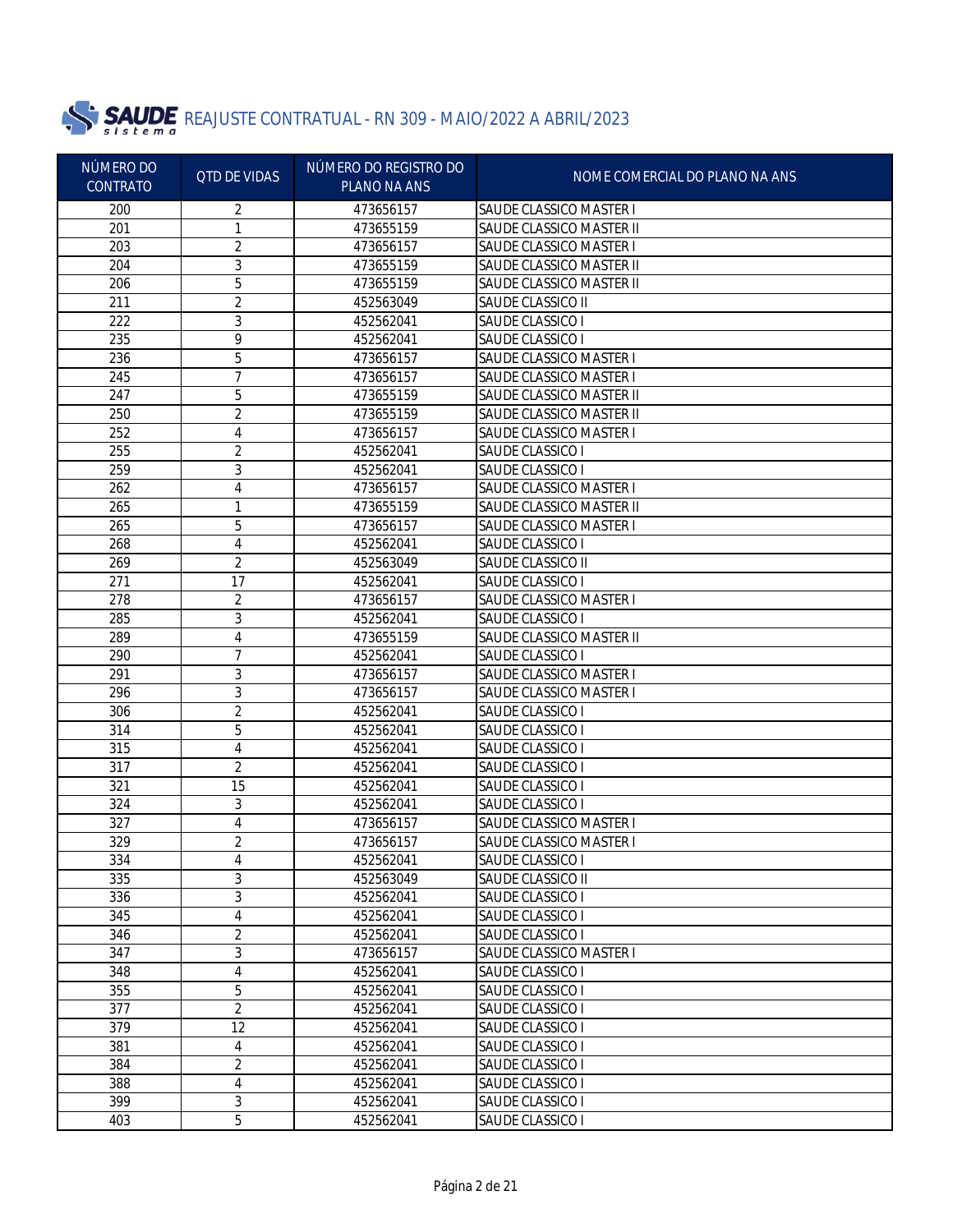

| NÚMERO DO       | <b>QTD DE VIDAS</b> | NÚMERO DO REGISTRO DO | NOME COMERCIAL DO PLANO NA ANS |
|-----------------|---------------------|-----------------------|--------------------------------|
| <b>CONTRATO</b> |                     | PLANO NA ANS          |                                |
| 407             | 6                   | 452562041             | SAUDE CLASSICO I               |
| 410             | 4                   | 452562041             | SAUDE CLASSICO I               |
| 412             | 3                   | 473656157             | SAUDE CLASSICO MASTER I        |
| 415             | $\overline{2}$      | 452562041             | SAUDE CLASSICO I               |
| 420             | 3                   | 452562041             | SAUDE CLASSICO I               |
| 425             | 6                   | 473656157             | SAUDE CLASSICO MASTER I        |
| 431             | 2                   | 452562041             | SAUDE CLASSICO I               |
| 433             | 1                   | 452562041             | SAUDE CLASSICO I               |
| 433             | 1                   | 473656157             | <b>SAUDE CLASSICO MASTER I</b> |
| 435             | 3                   | 473656157             | <b>SAUDE CLASSICO MASTER I</b> |
| 439             | 2                   | 452562041             | SAUDE CLASSICO I               |
| 443             | 3                   | 452562041             | SAUDE CLASSICO I               |
| 448             | $\overline{2}$      | 452562041             | SAUDE CLASSICO I               |
| 450             | 2                   | 473656157             | SAUDE CLASSICO MASTER I        |
| 472             | 2                   | 473656157             | SAUDE CLASSICO MASTER I        |
| 475             | 2                   | 452562041             | SAUDE CLASSICO I               |
| 476             | 4                   | 473656157             | SAUDE CLASSICO MASTER I        |
| 480             | 2                   | 452562041             | SAUDE CLASSICO I               |
| 481             | 1                   | 452562041             | SAUDE CLASSICO I               |
| 483             | 2                   | 473656157             | SAUDE CLASSICO MASTER I        |
| 486             | 2                   | 452562041             | SAUDE CLASSICO I               |
| 499             | 2                   | 452562041             | SAUDE CLASSICO I               |
| 500             | 4                   | 452562041             | SAUDE CLASSICO I               |
| 513             | 4                   | 452562041             | SAUDE CLASSICO I               |
| 514             | 2                   | 452562041             | SAUDE CLASSICO I               |
| 515             | 4                   | 452562041             | SAUDE CLASSICO I               |
| 520             | 3                   | 473656157             | SAUDE CLASSICO MASTER I        |
| 531             | 3                   | 452562041             | SAUDE CLASSICO I               |
| 549             | 6                   | 452562041             | SAUDE CLASSICO I               |
| 553             | 3                   | 474482159             | <b>ESSENCIAL I</b>             |
| 554             | 5                   | 474482159             | <b>ESSENCIAL I</b>             |
| 557             | 3                   | 452562041             | SAUDE CLASSICO I               |
| 569             | 6                   | 452562041             | SAUDE CLASSICO I               |
| 577             | 4                   | 452562041             | SAUDE CLASSICO I               |
| 579             | 4                   | 452563049             | SAUDE CLASSICO II              |
| 588             | 2                   | 474482159             | <b>ESSENCIAL I</b>             |
| 589             | 8                   | 452562041             | SAUDE CLASSICO I               |
| 601             | 3                   | 452562041             | SAUDE CLASSICO I               |
| 603             | $\overline{3}$      | 452562041             | SAUDE CLASSICO I               |
| 611             | $\overline{2}$      | 452562041             | SAUDE CLASSICO I               |
| 612             | $\overline{2}$      | 452563049             | SAUDE CLASSICO II              |
| 615             | 1                   | 452562041             | SAUDE CLASSICO I               |
| 641             | $\mathfrak{Z}$      | 452562041             | SAUDE CLASSICO I               |
| 651             | 4                   | 452562041             | SAUDE CLASSICO I               |
| 657             | 4                   | 452562041             | SAUDE CLASSICO I               |
| 666             | 5                   | 452562041             | SAUDE CLASSICO I               |
| 668             | $\overline{2}$      | 452562041             | SAUDE CLASSICO I               |
| 669             | $\sqrt{4}$          | 452563049             | SAUDE CLASSICO II              |
| 674             | 3                   | 452562041             | SAUDE CLASSICO I               |
| 682             | $\overline{2}$      | 474482159             | <b>ESSENCIAL I</b>             |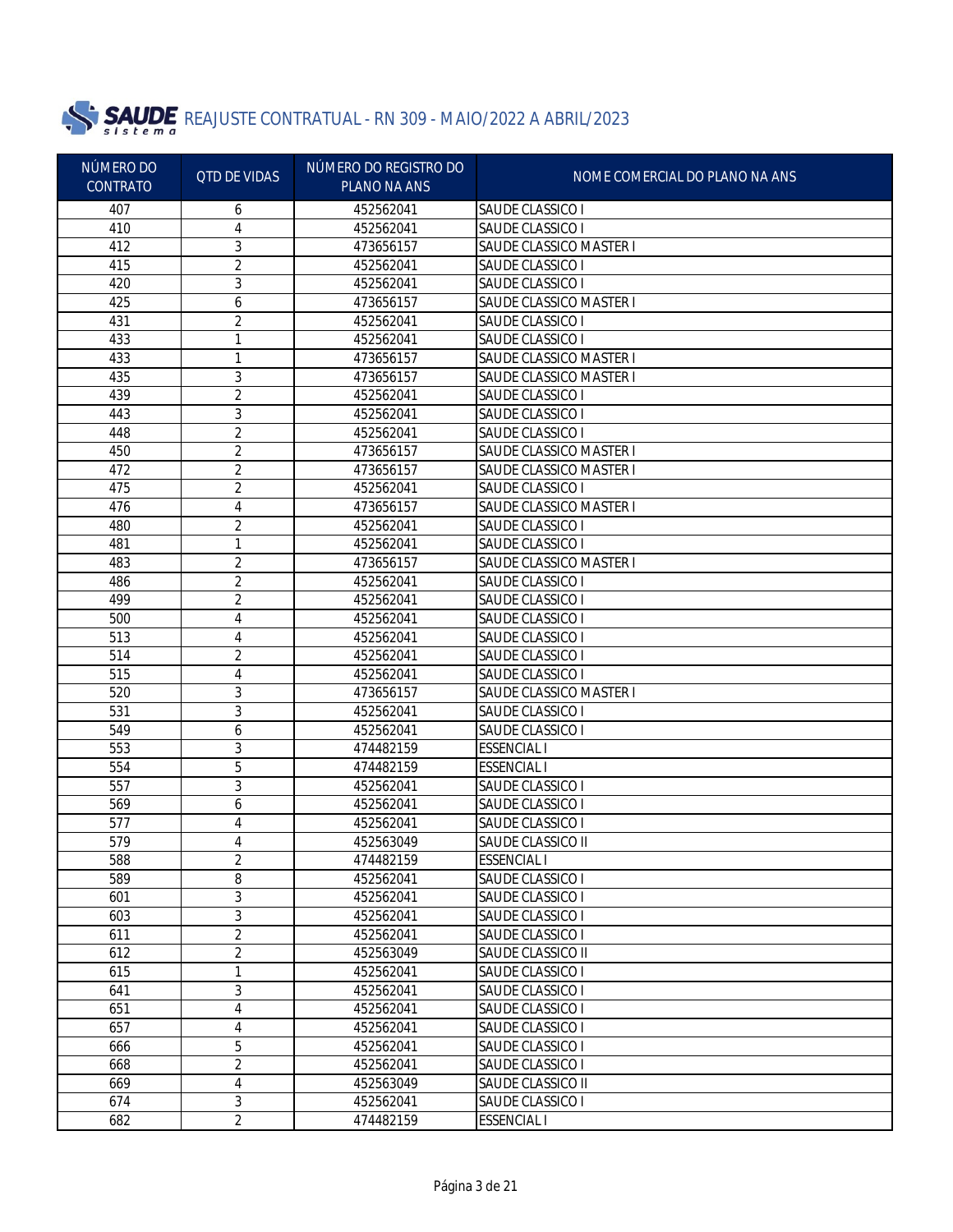

| NÚMERO DO<br><b>CONTRATO</b> | <b>QTD DE VIDAS</b> | NÚMERO DO REGISTRO DO<br><b>PLANO NA ANS</b> | NOME COMERCIAL DO PLANO NA ANS        |
|------------------------------|---------------------|----------------------------------------------|---------------------------------------|
| 683                          | 2                   | 452562041                                    | SAUDE CLASSICO I                      |
| 685                          | 4                   | 452562041                                    | SAUDE CLASSICO I                      |
| 687                          | 2                   | 452562041                                    | SAUDE CLASSICO I                      |
| 708                          | 3                   | 474482159                                    | <b>ESSENCIAL I</b>                    |
| 723                          | 4                   | 452562041                                    | SAUDE CLASSICO I                      |
| 728                          | 3                   | 452562041                                    | SAUDE CLASSICO I                      |
| 729                          | 2                   | 452562041                                    | SAUDE CLASSICO I                      |
| 731                          | 3                   | 474482159                                    | <b>ESSENCIAL I</b>                    |
| 733                          | 2                   | 452562041                                    | SAUDE CLASSICO I                      |
| 735                          | 2                   | 452562041                                    | SAUDE CLASSICO I                      |
| 736                          | 4                   | 452562041                                    | SAUDE CLASSICO I                      |
| 739                          | 2                   | 452562041                                    | SAUDE CLASSICO I                      |
| 756                          | 2                   | 473656157                                    | SAUDE CLASSICO MASTER I               |
| 764                          | 3                   | 452562041                                    | SAUDE CLASSICO I                      |
| 766                          | 4                   | 452562041                                    | SAUDE CLASSICO I                      |
| 773                          | 8                   | 452562041                                    | SAUDE CLASSICO I                      |
| 777                          | 5                   | 452562041                                    | SAUDE CLASSICO I                      |
| 779                          | 2                   | 452562041                                    | SAUDE CLASSICO I                      |
| 787                          | 2                   | 452562041                                    | SAUDE CLASSICO I                      |
| 791                          | 2                   | 452562041                                    | SAUDE CLASSICO I                      |
| 792                          | 6                   | 452562041                                    | SAUDE CLASSICO I                      |
| 802                          | 2                   | 452562041                                    | SAUDE CLASSICO I                      |
| 805                          | 4                   | 452562041                                    | SAUDE CLASSICO I                      |
| 813                          | 4                   | 452562041                                    | SAUDE CLASSICO I                      |
| 819                          | 2                   | 452562041                                    | SAUDE CLASSICO I                      |
| 821                          | $\overline{2}$      | 452562041                                    | SAUDE CLASSICO I                      |
| 830                          | 3                   | 452562041                                    | SAUDE CLASSICO I                      |
| 831                          | 4                   | 452562041                                    | SAUDE CLASSICO I                      |
| 835                          | 7                   | 452562041                                    | SAUDE CLASSICO I                      |
| 850                          | 7                   | 452562041                                    | SAUDE CLASSICO I                      |
| 876                          | 2                   | 452562041                                    | SAUDE CLASSICO I                      |
| 879                          | 4                   | 474482159                                    | <b>ESSENCIAL I</b>                    |
| 882                          | 4                   | 452562041                                    | SAUDE CLASSICO I                      |
| 890                          | 2                   | 452562041                                    | SAUDE CLASSICO I                      |
| 906                          | 2                   | 452562041                                    | SAUDE CLASSICO I                      |
| 910                          | 3                   | 452562041                                    | SAUDE CLASSICO I                      |
| 912                          | 2                   | 452562041                                    | SAUDE CLASSICO I                      |
| 924                          | $\overline{c}$      | 452562041                                    | SAUDE CLASSICO I                      |
| 926                          | 2                   | 452562041                                    | SAUDE CLASSICO I                      |
| 938                          | 2                   | 452562041                                    | <b>SAUDE CLASSICO I</b>               |
| 958                          | 2                   | 474482159                                    | <b>ESSENCIAL I</b>                    |
| 961                          | $\overline{c}$      | 452562041                                    | SAUDE CLASSICO I                      |
| 966                          | 2                   | 452562041                                    | SAUDE CLASSICO I                      |
| 971                          | 3                   | 452562041                                    | SAUDE CLASSICO I                      |
| 977                          | 4                   | 452562041                                    | SAUDE CLASSICO I                      |
| 980                          | 4                   | 452562041                                    | <b>SAUDE CLASSICO I</b>               |
| 1015<br>1015                 | 3<br>$\overline{2}$ | 452562041                                    | SAUDE CLASSICO I<br>SAUDE CLASSICO II |
| 1022                         | 5                   | 452563049                                    | <b>ESSENCIAL I</b>                    |
|                              | 4                   | 474482159                                    | SAUDE CLASSICO I                      |
| 1026                         |                     | 452562041                                    |                                       |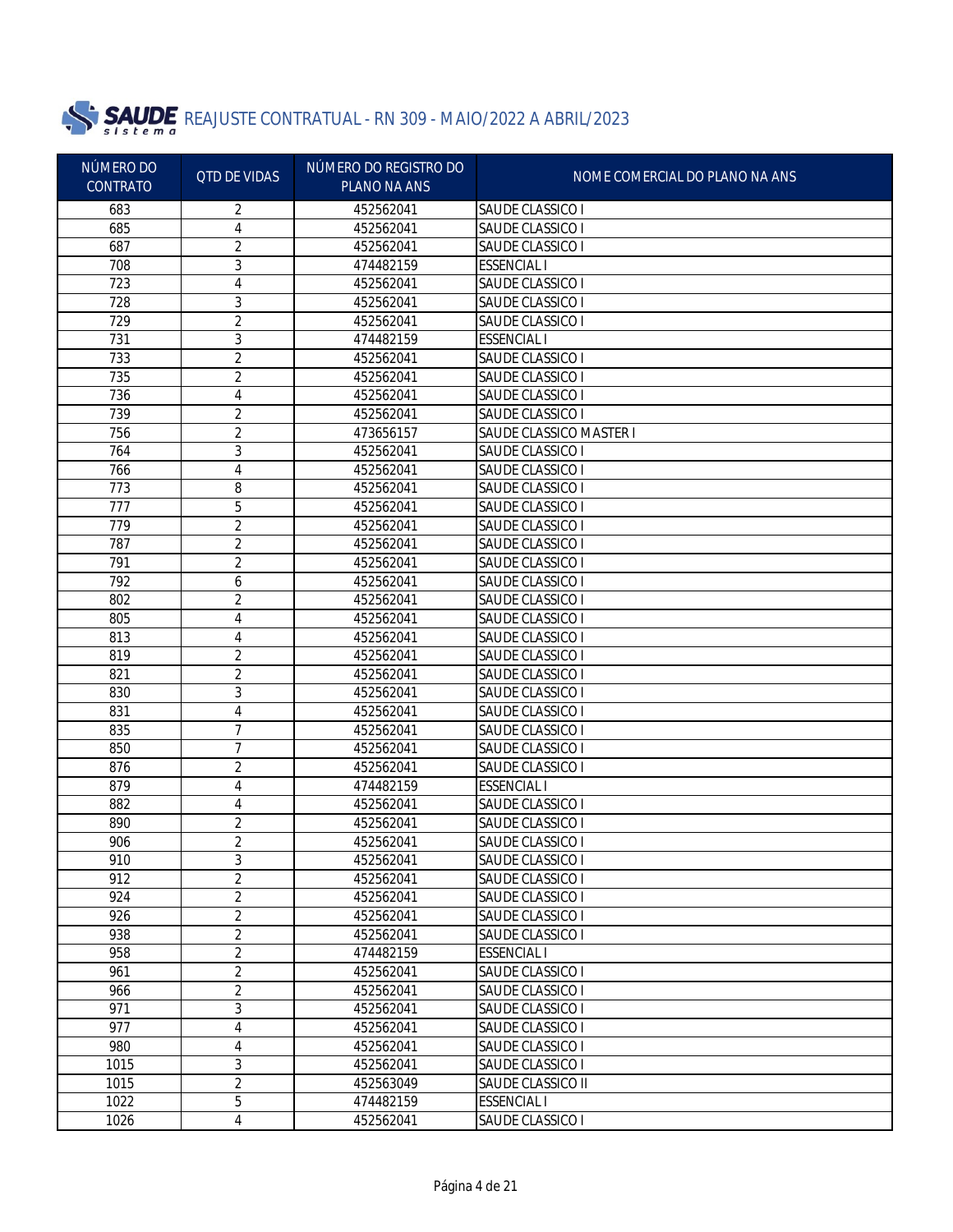

| NÚMERO DO<br><b>CONTRATO</b> | <b>QTD DE VIDAS</b> | NÚMERO DO REGISTRO DO<br>PLANO NA ANS | NOME COMERCIAL DO PLANO NA ANS                     |
|------------------------------|---------------------|---------------------------------------|----------------------------------------------------|
| 1048                         | 5                   | 452562041                             | <b>SAUDE CLASSICO I</b>                            |
| 1050                         | $\overline{2}$      | 452562041                             | SAUDE CLASSICO I                                   |
| 1055                         | 3                   | 473656157                             | SAUDE CLASSICO MASTER I                            |
| 1060                         | 2                   | 452562041                             | SAUDE CLASSICO I                                   |
| 1061                         | 2                   | 452562041                             | SAUDE CLASSICO I                                   |
| 1063                         | 3                   | 452562041                             | SAUDE CLASSICO I                                   |
| 1065                         | 2                   | 452562041                             | SAUDE CLASSICO I                                   |
| 1066                         | 3                   | 452562041                             | SAUDE CLASSICO I                                   |
| 1068                         | 4                   | 478062171                             | <b>ESSENCIAL PRIME I</b>                           |
| 1079                         | 2                   | 452562041                             | SAUDE CLASSICO I                                   |
| 1083                         | 3                   | 452562041                             | SAUDE CLASSICO I                                   |
| 1102                         | 4                   | 452563049                             | SAUDE CLASSICO II                                  |
| 1112                         | 2                   | 478062171                             | <b>ESSENCIAL PRIME I</b>                           |
| 1133                         | 8                   | 452562041                             | SAUDE CLASSICO I                                   |
| 1136                         | 2                   | 473656157                             | <b>SAUDE CLASSICO MASTER I</b>                     |
| 1137                         | 5                   | 452562041                             | SAUDE CLASSICO I                                   |
| 1151                         | 3                   | 473656157                             | SAUDE CLASSICO MASTER I                            |
| 1154                         | 4                   | 478062171                             | <b>ESSENCIAL PRIME I</b>                           |
| 1174                         | 2                   | 473656157                             | SAUDE CLASSICO MASTER I                            |
| 1196                         | 3                   | 474482159                             | <b>ESSENCIAL I</b>                                 |
| 1246                         | 4                   | 452562041                             | SAUDE CLASSICO I                                   |
| 1289                         | 2                   | 473656157                             | <b>SAUDE CLASSICO MASTER I</b>                     |
| 1289                         | 4                   | 474482159                             | <b>ESSENCIAL I</b>                                 |
| 1327                         | 3                   | 452563049                             | SAUDE CLASSICO II                                  |
| 1329                         | 3                   | 452562041                             | SAUDE CLASSICO I                                   |
| 1331                         | 3                   | 452562041                             | SAUDE CLASSICO I                                   |
| 1351                         | $\overline{2}$      | 452562041                             | SAUDE CLASSICO I                                   |
| 1374                         | 4                   | 452562041                             | SAUDE CLASSICO I                                   |
| 1386                         | 2                   | 452562041                             | SAUDE CLASSICO I                                   |
| 1391                         | 3                   | 473656157                             | SAUDE CLASSICO MASTER I                            |
| 1398                         | 3                   | 452562041                             | SAUDE CLASSICO I                                   |
| 1399                         | 3                   | 452562041                             | SAUDE CLASSICO I                                   |
| 1400                         | 4                   | 478062171                             | <b>ESSENCIAL PRIME I</b>                           |
| 1415                         | 4                   | 452562041                             | SAUDE CLASSICO I                                   |
| 1425                         | 2                   | 452562041                             | SAUDE CLASSICO I                                   |
| 1427                         | 2                   | 452562041                             | SAUDE CLASSICO I                                   |
| 1433                         | 3                   | 452562041                             | SAUDE CLASSICO I                                   |
| 1444                         | 3                   | 452562041                             | <b>SAUDE CLASSICO I</b>                            |
| 1445                         | 4                   | 452562041                             | <b>SAUDE CLASSICO I</b>                            |
| 1460                         | 4                   | 478062171                             | <b>ESSENCIAL PRIME I</b>                           |
| 1467                         | 2                   | 452562041                             | <b>SAUDE CLASSICO I</b>                            |
| 1469                         | 4                   | 452562041                             | SAUDE CLASSICO I                                   |
| 1483                         | 4                   | 452562041                             | SAUDE CLASSICO I                                   |
| 1493<br>1499                 | 4<br>4              | 452562041<br>452562041                | <b>SAUDE CLASSICO I</b><br><b>SAUDE CLASSICO I</b> |
| 1500                         | $\overline{2}$      | 478062171                             | <b>ESSENCIAL PRIME I</b>                           |
| 1504                         | 4                   | 452562041                             | <b>SAUDE CLASSICO I</b>                            |
| 1505                         | $\overline{2}$      | 452562041                             | SAUDE CLASSICO I                                   |
| 1510                         | 5                   | 452562041                             | SAUDE CLASSICO I                                   |
| 1512                         | 4                   | 452562041                             | SAUDE CLASSICO I                                   |
|                              |                     |                                       |                                                    |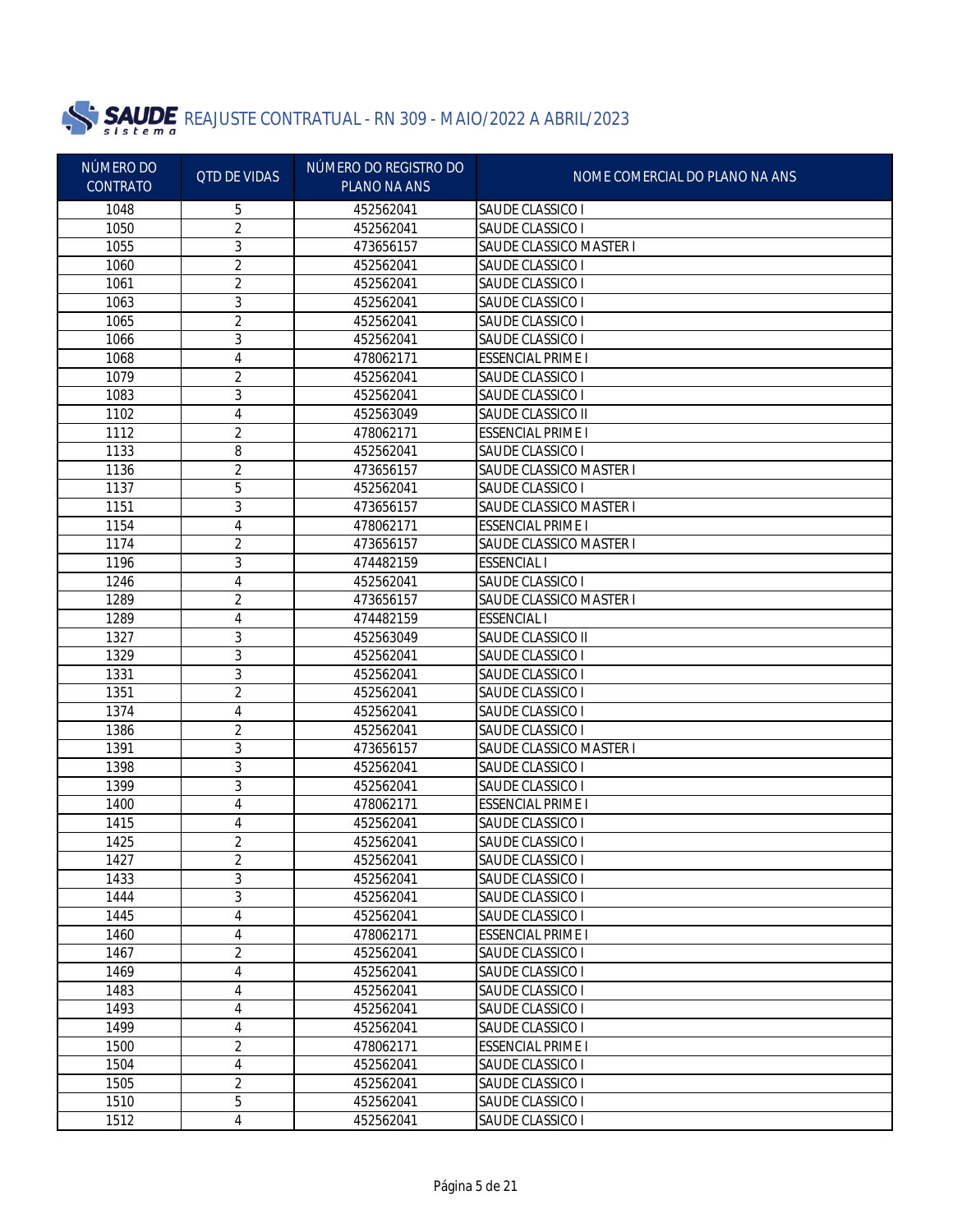

| NÚMERO DO<br><b>CONTRATO</b> | <b>QTD DE VIDAS</b> | NÚMERO DO REGISTRO DO<br>PLANO NA ANS | NOME COMERCIAL DO PLANO NA ANS                     |
|------------------------------|---------------------|---------------------------------------|----------------------------------------------------|
|                              |                     |                                       |                                                    |
| 1515<br>1518                 | 5                   | 452562041                             | <b>SAUDE CLASSICO I</b>                            |
|                              | 3                   | 452563049                             | SAUDE CLASSICO II                                  |
| 1520                         | 3                   | 452562041                             | SAUDE CLASSICO I                                   |
| 1521                         | 2                   | 452562041                             | SAUDE CLASSICO I                                   |
| 1522<br>1524                 | 4                   | 452562041                             | SAUDE CLASSICO I<br>SAUDE CLASSICO MASTER I        |
|                              | 3                   | 473656157                             |                                                    |
| 1536                         | 2                   | 473656157                             | SAUDE CLASSICO MASTER I                            |
| 1541                         | 8                   | 452562041                             | SAUDE CLASSICO I                                   |
| 1545                         | 3                   | 452562041                             | SAUDE CLASSICO I                                   |
| 1550<br>1571                 | 3                   | 452562041                             | SAUDE CLASSICO I                                   |
| 1580                         | 2                   | 452562041                             | SAUDE CLASSICO I                                   |
|                              | 3                   | 452562041                             | SAUDE CLASSICO I                                   |
| 1590                         | 4                   | 478062171                             | <b>ESSENCIAL PRIME I</b>                           |
| 1609                         | 4                   | 478062171                             | <b>ESSENCIAL PRIME I</b>                           |
| 1610                         | 3                   | 452562041<br>452562041                | SAUDE CLASSICO I                                   |
| 1613                         | 2                   |                                       | SAUDE CLASSICO I                                   |
| 1620                         | 2                   | 452562041                             | SAUDE CLASSICO I                                   |
| 1622                         | 3                   | 452563049                             | SAUDE CLASSICO II                                  |
| 1627                         | 2                   | 452562041                             | SAUDE CLASSICO I                                   |
| 1634                         | 3                   | 452562041                             | SAUDE CLASSICO I                                   |
| 1638<br>1642                 | 3                   | 452562041<br>473656157                | SAUDE CLASSICO I<br><b>SAUDE CLASSICO MASTER I</b> |
| 1653                         | 2                   |                                       |                                                    |
| 1664                         | 2                   | 452562041                             | SAUDE CLASSICO I                                   |
| 1691                         | 2                   | 452562041<br>452562041                | SAUDE CLASSICO I                                   |
|                              | 5                   |                                       | SAUDE CLASSICO I                                   |
| 1694                         | 2                   | 452562041                             | SAUDE CLASSICO I                                   |
| 1701<br>1703                 | 4                   | 452562041<br>452562041                | SAUDE CLASSICO I                                   |
| 1707                         | 4                   | 452563049                             | SAUDE CLASSICO I                                   |
| 1719                         | 4<br>3              | 452562041                             | SAUDE CLASSICO II<br>SAUDE CLASSICO I              |
| 1722                         | $\overline{2}$      | 452562041                             | SAUDE CLASSICO I                                   |
| 1731                         | 2                   | 452562041                             | SAUDE CLASSICO I                                   |
| 1733                         | 4                   | 452562041                             | SAUDE CLASSICO I                                   |
| 1736                         | 3                   | 452562041                             | SAUDE CLASSICO I                                   |
| 1738                         | 3                   | 452562041                             | SAUDE CLASSICO I                                   |
| 1738                         |                     | 478062171                             | <b>ESSENCIAL PRIME I</b>                           |
| 1746                         | 4<br>3              | 452563049                             | SAUDE CLASSICO II                                  |
| 1754                         | 6                   | 452563049                             | SAUDE CLASSICO II                                  |
| 1757                         | 2                   | 473656157                             | SAUDE CLASSICO MASTER I                            |
| 1768                         | 7                   | 452563049                             | SAUDE CLASSICO II                                  |
| 1797                         | 3                   | 452562041                             | SAUDE CLASSICO I                                   |
| 1807                         | 3                   | 452562041                             | SAUDE CLASSICO I                                   |
| 3222                         | 2                   | 473656157                             | <b>SAUDE CLASSICO MASTER I</b>                     |
| 3231                         | 4                   | 452562041                             | SAUDE CLASSICO I                                   |
| 3234                         | 2                   | 473656157                             | SAUDE CLASSICO MASTER I                            |
| 3236                         | 4                   | 452562041                             | SAUDE CLASSICO I                                   |
| 3255                         | 12                  | 452562041                             | SAUDE CLASSICO I                                   |
| 3259                         | 3                   | 473656157                             | SAUDE CLASSICO MASTER I                            |
| 3261                         | $\overline{2}$      | 473656157                             | SAUDE CLASSICO MASTER I                            |
| 3273                         | $\overline{2}$      | 452562041                             | SAUDE CLASSICO I                                   |
|                              |                     |                                       |                                                    |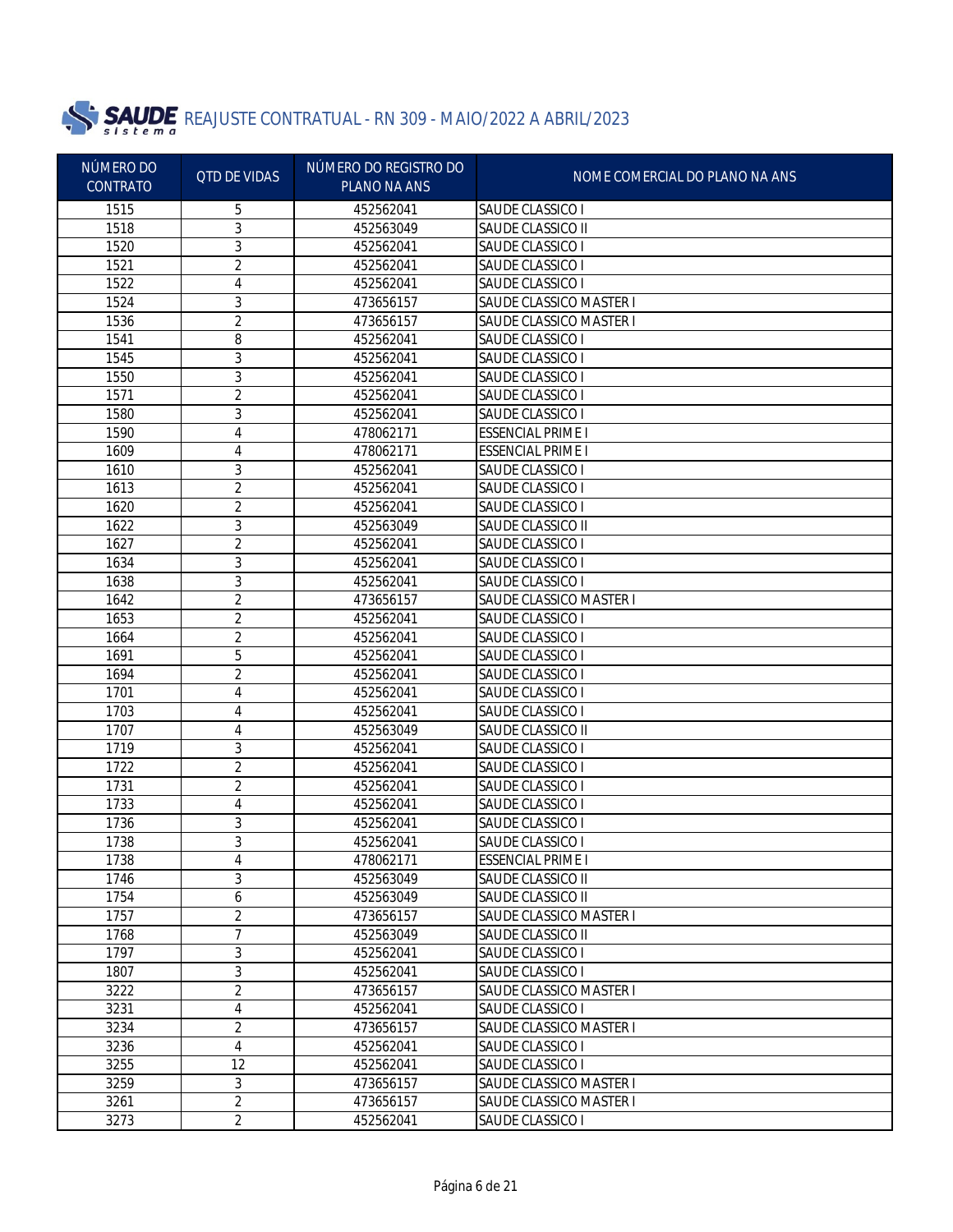

| NÚMERO DO<br><b>CONTRATO</b> | <b>QTD DE VIDAS</b> | NÚMERO DO REGISTRO DO<br>PLANO NA ANS | NOME COMERCIAL DO PLANO NA ANS |
|------------------------------|---------------------|---------------------------------------|--------------------------------|
| 3274                         | 2                   | 452562041                             | SAUDE CLASSICO I               |
| 3280                         | 2                   | 473656157                             | <b>SAUDE CLASSICO MASTER I</b> |
| 3287                         | 2                   | 452562041                             | SAUDE CLASSICO I               |
| 3295                         | 2                   | 473656157                             | <b>SAUDE CLASSICO MASTER I</b> |
| 3302                         | 3                   | 473656157                             | SAUDE CLASSICO MASTER I        |
| 3304                         | 3                   | 452563049                             | SAUDE CLASSICO II              |
| 3305                         | 4                   | 478062171                             | <b>ESSENCIAL PRIME I</b>       |
| 3310                         | 2                   | 452562041                             | SAUDE CLASSICO I               |
| 3313                         | 1                   | 452562041                             | SAUDE CLASSICO I               |
| 3316                         | 1                   | 452562041                             | SAUDE CLASSICO I               |
| 3317                         | 4                   | 452562041                             | SAUDE CLASSICO I               |
| 3317                         | $\overline{7}$      | 452563049                             | SAUDE CLASSICO II              |
| 3328                         | 2                   | 452562041                             | SAUDE CLASSICO I               |
| 3329                         | 6                   | 452562041                             | SAUDE CLASSICO I               |
| 3333                         | 3                   | 452563049                             | SAUDE CLASSICO II              |
| 3334                         | 3                   | 478062171                             | <b>ESSENCIAL PRIME I</b>       |
| 3336                         | 4                   | 452562041                             | SAUDE CLASSICO I               |
| 3342                         | 3                   | 478062171                             | <b>ESSENCIAL PRIME I</b>       |
| 3344                         | 2                   | 452562041                             | SAUDE CLASSICO I               |
| 3345                         | 3                   | 452562041                             | SAUDE CLASSICO I               |
| 3348                         | 5                   | 473656157                             | <b>SAUDE CLASSICO MASTER I</b> |
| 3350                         | 3                   | 452562041                             | SAUDE CLASSICO I               |
| 3355                         | 9                   | 478034175                             | <b>MAX SAUDE I</b>             |
| 3356                         | 4                   | 452562041                             | SAUDE CLASSICO I               |
| 3357                         | 4                   | 452562041                             | SAUDE CLASSICO I               |
| 3358                         | 9                   | 452563049                             | SAUDE CLASSICO II              |
| 3362                         | $\overline{2}$      | 452562041                             | SAUDE CLASSICO I               |
| 3364                         | 3                   | 478062171                             | <b>ESSENCIAL PRIME I</b>       |
| 3374                         | 3                   | 452562041                             | SAUDE CLASSICO I               |
| 3381                         | 3                   | 478062171                             | <b>ESSENCIAL PRIME I</b>       |
| 3385                         | 2                   | 452562041                             | SAUDE CLASSICO I               |
| 3386                         | 4                   | 452562041                             | SAUDE CLASSICO I               |
| 3389                         | 4                   | 452562041                             | SAUDE CLASSICO I               |
| 3395                         | 3                   | 478062171                             | <b>ESSENCIAL PRIME I</b>       |
| 3396                         | 4                   | 452562041                             | SAUDE CLASSICO I               |
| 3412                         | 3                   | 452562041                             | SAUDE CLASSICO I               |
| 3421                         | 3                   | 452562041                             | SAUDE CLASSICO I               |
| 3424                         | 2                   | 452563049                             | SAUDE CLASSICO II              |
| 3431                         | 2                   | 473656157                             | SAUDE CLASSICO MASTER I        |
| 3447                         | 9                   | 452562041                             | SAUDE CLASSICO I               |
| 3447                         | 2                   | 452563049                             | SAUDE CLASSICO II              |
| 3451                         | 2                   | 452562041                             | SAUDE CLASSICO I               |
| 3453                         | $\overline{2}$      | 452562041                             | SAUDE CLASSICO I               |
| 3459                         | 4                   | 452562041                             | SAUDE CLASSICO I               |
| 3482                         | 4                   | 473656157                             | SAUDE CLASSICO MASTER I        |
| 3485                         | 5                   | 452562041                             | SAUDE CLASSICO I               |
| 3486                         | $\sqrt{3}$          | 452562041                             | SAUDE CLASSICO I               |
| 3493                         | 4                   | 452562041                             | SAUDE CLASSICO I               |
| 3496                         | 3                   | 452563049                             | SAUDE CLASSICO II              |
| 3498                         | 4                   | 452562041                             | SAUDE CLASSICO I               |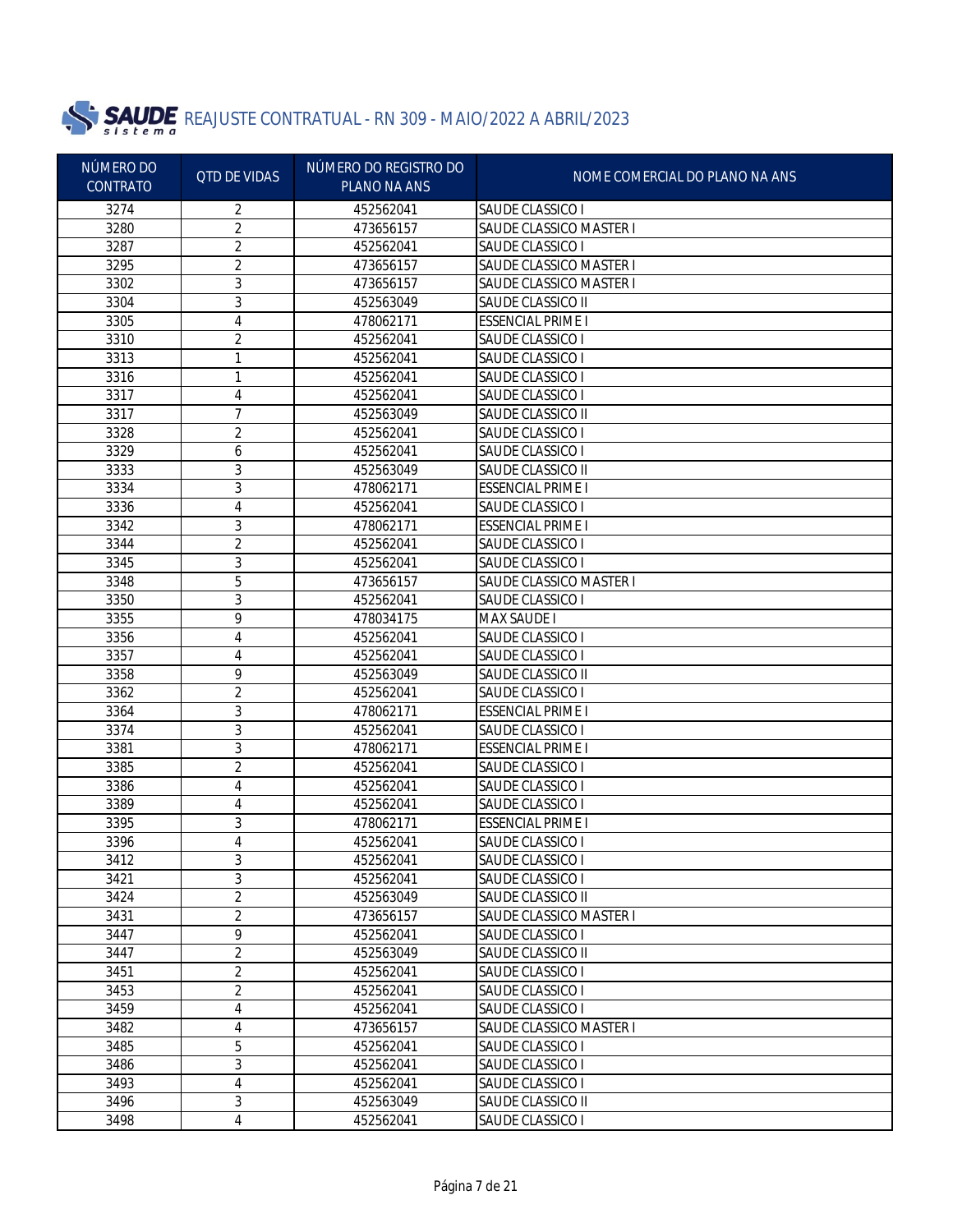

| NÚMERO DO<br><b>CONTRATO</b> | <b>QTD DE VIDAS</b> | NÚMERO DO REGISTRO DO<br>PLANO NA ANS | NOME COMERCIAL DO PLANO NA ANS |
|------------------------------|---------------------|---------------------------------------|--------------------------------|
| 3499                         | 5                   | 452562041                             | SAUDE CLASSICO I               |
| 3513                         | 2                   | 473656157                             | SAUDE CLASSICO MASTER I        |
| 3514                         | 3                   | 478062171                             | <b>ESSENCIAL PRIME I</b>       |
| 3519                         | 3                   | 452563049                             | SAUDE CLASSICO II              |
| 3525                         | $\overline{2}$      | 452563049                             | SAUDE CLASSICO II              |
| 3529                         | $\overline{2}$      | 478062171                             | <b>ESSENCIAL PRIME I</b>       |
| 3532                         | 2                   | 452562041                             | SAUDE CLASSICO I               |
| 3534                         | 4                   | 452563049                             | SAUDE CLASSICO II              |
| 3541                         | 2                   | 478062171                             | <b>ESSENCIAL PRIME I</b>       |
| 3545                         | 2                   | 452562041                             | SAUDE CLASSICO I               |
| 3547                         | 2                   | 473656157                             | SAUDE CLASSICO MASTER I        |
| 3548                         | 4                   | 452562041                             | SAUDE CLASSICO I               |
| 3553                         | 5                   | 452562041                             | SAUDE CLASSICO I               |
| 3559                         | 2                   | 478034175                             | <b>MAX SAUDE I</b>             |
| 3563                         | 3                   | 473656157                             | SAUDE CLASSICO MASTER I        |
| 3566                         | 3                   | 452562041                             | SAUDE CLASSICO I               |
| 3582                         | 3                   | 478062171                             | <b>ESSENCIAL PRIME I</b>       |
| 3585                         | 2                   | 473656157                             | SAUDE CLASSICO MASTER I        |
| 3586                         | $\overline{2}$      | 452562041                             | SAUDE CLASSICO I               |
| 3587                         | 3                   | 452563049                             | SAUDE CLASSICO II              |
| 3589                         | 1                   | 452562041                             | SAUDE CLASSICO I               |
| 3608                         | 5                   | 478034175                             | <b>MAX SAUDE I</b>             |
| 3612                         | 4                   | 452562041                             | SAUDE CLASSICO I               |
| 3613                         | 3                   | 473655159                             | SAUDE CLASSICO MASTER II       |
| 3614                         | 4                   | 473656157                             | SAUDE CLASSICO MASTER I        |
| 3623                         | 3                   | 452562041                             | SAUDE CLASSICO I               |
| 3626                         | $\overline{2}$      | 452562041                             | SAUDE CLASSICO I               |
| 3641                         | 5                   | 452562041                             | SAUDE CLASSICO I               |
| 3642                         | 1                   | 452562041                             | SAUDE CLASSICO I               |
| 3644                         | 4                   | 473656157                             | <b>SAUDE CLASSICO MASTER I</b> |
| 3645                         | 4                   | 478062171                             | <b>ESSENCIAL PRIME I</b>       |
| 3649                         | 6                   | 473656157                             | SAUDE CLASSICO MASTER I        |
| 3650                         | 6                   | 473656157                             | SAUDE CLASSICO MASTER I        |
| 3653                         | 3                   | 473656157                             | SAUDE CLASSICO MASTER I        |
| 3665                         | 2                   | 452563049                             | SAUDE CLASSICO II              |
| 3667                         | 2                   | 452563049                             | SAUDE CLASSICO II              |
| 3672                         | 2                   | 478062171                             | <b>ESSENCIAL PRIME I</b>       |
| 3674                         | 2                   | 452562041                             | SAUDE CLASSICO I               |
| 3679                         | 3                   | 473655159                             | SAUDE CLASSICO MASTER II       |
| 3684                         | 3                   | 452562041                             | SAUDE CLASSICO I               |
| 3686                         | 3                   | 473656157                             | SAUDE CLASSICO MASTER I        |
| 3687                         | 2                   | 473655159                             | SAUDE CLASSICO MASTER II       |
| 3688                         | 4                   | 452562041                             | SAUDE CLASSICO I               |
| 3693                         | 6                   | 452562041                             | SAUDE CLASSICO I               |
| 3694                         | 3                   | 478062171                             | <b>ESSENCIAL PRIME I</b>       |
| 3703                         | $\overline{2}$      | 473656157                             | SAUDE CLASSICO MASTER I        |
| 3705                         | 4                   | 452562041                             | SAUDE CLASSICO I               |
| 3706                         | $\overline{2}$      | 452562041                             | SAUDE CLASSICO I               |
| 3710                         | $\overline{2}$      | 478034175                             | <b>MAX SAUDE I</b>             |
| 3717                         | 3                   | 452562041                             | SAUDE CLASSICO I               |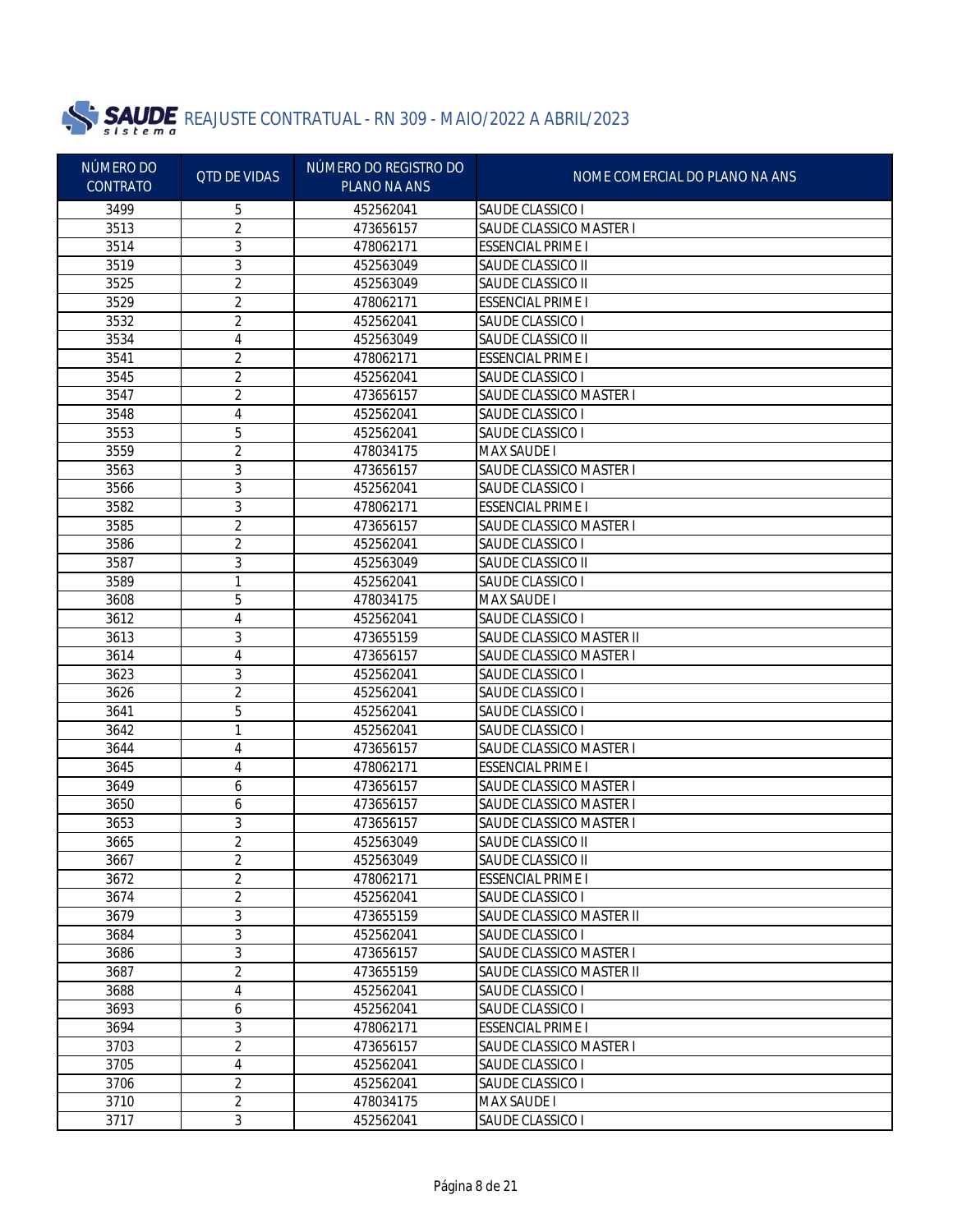

| NÚMERO DO<br><b>CONTRATO</b> | <b>QTD DE VIDAS</b> | NÚMERO DO REGISTRO DO<br>PLANO NA ANS | NOME COMERCIAL DO PLANO NA ANS |
|------------------------------|---------------------|---------------------------------------|--------------------------------|
|                              |                     |                                       |                                |
| 3719                         | 2                   | 452562041                             | SAUDE CLASSICO I               |
| 3720                         | 3                   | 473655159                             | SAUDE CLASSICO MASTER II       |
| 3728                         | 4                   | 478034175                             | <b>MAX SAUDE I</b>             |
| 3730                         | 3                   | 452562041                             | SAUDE CLASSICO I               |
| 3744                         | 10                  | 478034175                             | <b>MAX SAUDE I</b>             |
| 3748                         | 1                   | 452563049                             | SAUDE CLASSICO II              |
| 3748                         | 2                   | 473655159                             | SAUDE CLASSICO MASTER II       |
| 3750                         | 3                   | 452563049                             | SAUDE CLASSICO II              |
| 3758                         | 3                   | 473656157                             | <b>SAUDE CLASSICO MASTER I</b> |
| 3759                         | 3                   | 473656157                             | <b>SAUDE CLASSICO MASTER I</b> |
| 3760                         | 2                   | 452562041                             | SAUDE CLASSICO I               |
| 3763                         | 4                   | 452562041                             | SAUDE CLASSICO I               |
| 3766                         | 3                   | 452562041                             | SAUDE CLASSICO I               |
| 3768                         | 2                   | 478062171                             | <b>ESSENCIAL PRIME I</b>       |
| 3772                         | 4                   | 452562041                             | SAUDE CLASSICO I               |
| 3774                         | 3                   | 473656157                             | SAUDE CLASSICO MASTER I        |
| 3776                         | 2                   | 473656157                             | SAUDE CLASSICO MASTER I        |
| 3786                         | 1                   | 452562041                             | SAUDE CLASSICO I               |
| 3787                         | 8                   | 473656157                             | <b>SAUDE CLASSICO MASTER I</b> |
| 3789                         | 3                   | 478034175                             | <b>MAX SAUDE I</b>             |
| 3791                         | 2                   | 452562041                             | SAUDE CLASSICO I               |
| 3798                         | 4                   | 478034175                             | <b>MAX SAUDE I</b>             |
| 3802                         | 2                   | 452562041                             | SAUDE CLASSICO I               |
| 3803                         | 4                   | 452562041                             | SAUDE CLASSICO I               |
| 3806                         | 3                   | 452562041                             | SAUDE CLASSICO I               |
| 3811                         | 2                   | 473656157                             | SAUDE CLASSICO MASTER I        |
| 3813                         | 2                   | 452563049                             | SAUDE CLASSICO II              |
| 3815                         | 2                   | 478062171                             | <b>ESSENCIAL PRIME I</b>       |
| 3820                         | 4                   | 452562041                             | SAUDE CLASSICO I               |
| 3822                         | 2                   | 473656157                             | SAUDE CLASSICO MASTER I        |
| 3823                         | 2                   | 452563049                             | SAUDE CLASSICO II              |
| 3826                         | 4                   | 478034175                             | <b>MAX SAUDE I</b>             |
| 3827                         | 4                   | 452562041                             | SAUDE CLASSICO I               |
| 3829                         | 3                   | 452562041                             | SAUDE CLASSICO I               |
| 3833                         | 3                   | 452562041                             | SAUDE CLASSICO I               |
| 3834                         | 4                   | 478034175                             | <b>MAX SAUDE I</b>             |
| 3835                         | 2                   | 452562041                             | SAUDE CLASSICO I               |
| 3836                         | 1                   | 452562041                             | SAUDE CLASSICO I               |
| 3836                         | 1                   | 473655159                             | SAUDE CLASSICO MASTER II       |
| 3836                         | 1                   | 473656157                             | SAUDE CLASSICO MASTER I        |
| 3843                         | 5                   | 452562041                             | SAUDE CLASSICO I               |
| 3844                         | $\mathfrak{Z}$      | 452562041                             | SAUDE CLASSICO I               |
| 3846                         | $\mathfrak{Z}$      | 452562041                             | SAUDE CLASSICO I               |
| 3849                         | 4                   | 478034175                             | <b>MAX SAUDE I</b>             |
| 3850                         | 3                   | 473656157                             | SAUDE CLASSICO MASTER I        |
| 3851                         | $\overline{5}$      | 452562041                             | SAUDE CLASSICO I               |
| 3851                         | $\mathfrak{Z}$      | 452563049                             | SAUDE CLASSICO II              |
| 3852                         | $\overline{2}$      | 452562041                             | SAUDE CLASSICO I               |
| 3854                         | 6                   | 452562041                             | SAUDE CLASSICO I               |
| 3855                         | $\overline{2}$      | 478062171                             | <b>ESSENCIAL PRIME I</b>       |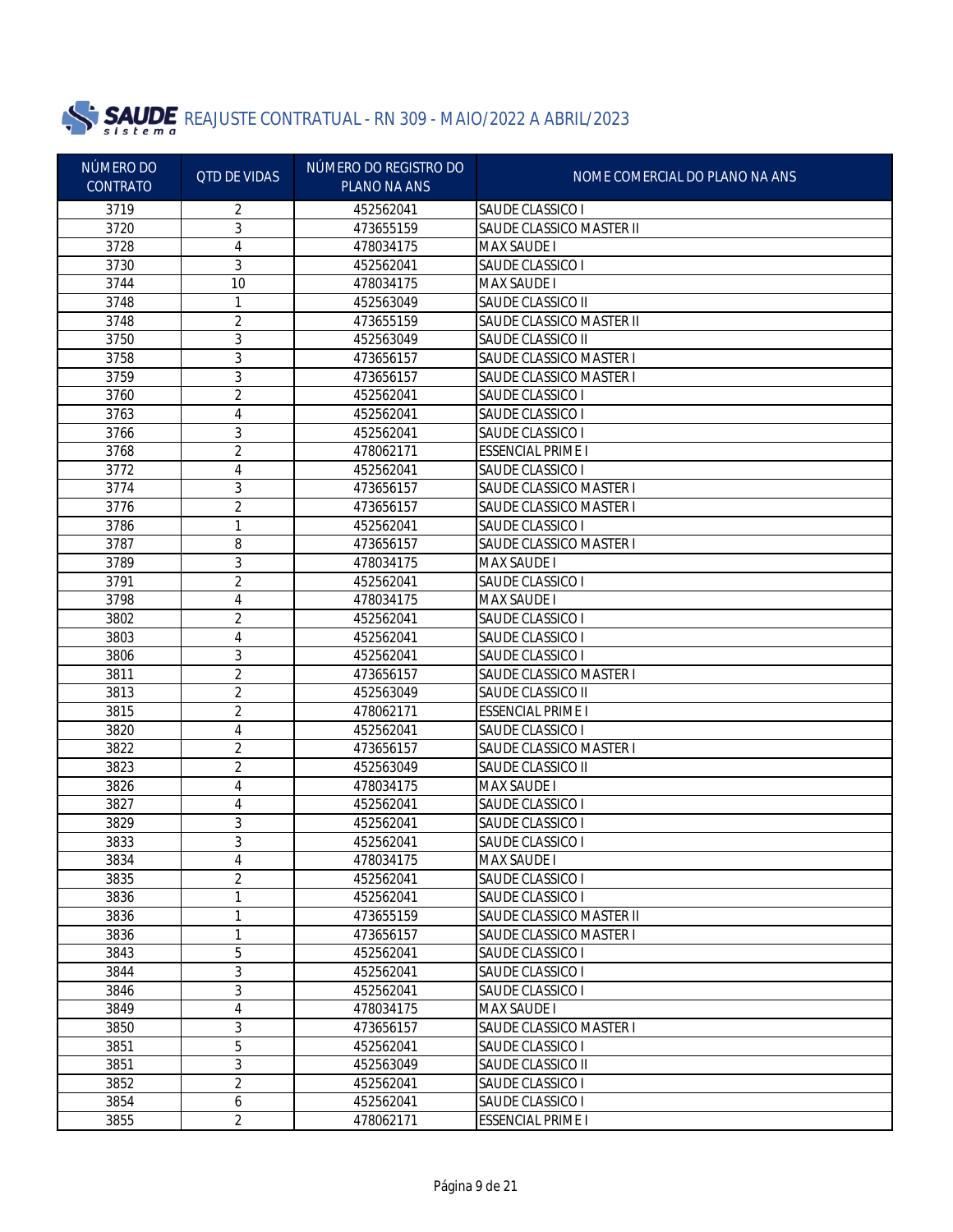

| <b>CONTRATO</b><br>PLANO NA ANS<br>3859<br>3<br>478034175<br><b>MAX SAUDE I</b>                                                   |  |
|-----------------------------------------------------------------------------------------------------------------------------------|--|
|                                                                                                                                   |  |
| 5<br>3863<br><b>MAX SAUDE I</b><br>478034175                                                                                      |  |
| 3865<br>24<br>452562041<br>SAUDE CLASSICO I                                                                                       |  |
| $\overline{2}$<br>3866<br>SAUDE CLASSICO I<br>452562041                                                                           |  |
| 4<br>3867<br>SAUDE CLASSICO I<br>452562041                                                                                        |  |
| 3<br>3870<br>SAUDE CLASSICO I<br>452562041                                                                                        |  |
| 3<br>3875<br>SAUDE CLASSICO I<br>452562041                                                                                        |  |
| 3<br>3876<br>452562041<br>SAUDE CLASSICO I                                                                                        |  |
| 4<br>3878<br><b>MAX SAUDE I</b><br>478034175                                                                                      |  |
| 2<br>3880<br>SAUDE CLASSICO I<br>452562041                                                                                        |  |
| 5<br>SAUDE CLASSICO MASTER I<br>3885<br>473656157                                                                                 |  |
| $\overline{2}$<br>3889<br>SAUDE CLASSICO I<br>452562041                                                                           |  |
| $\overline{2}$<br>3895<br>SAUDE CLASSICO I<br>452562041                                                                           |  |
| 3899<br>6<br>SAUDE CLASSICO I<br>452562041                                                                                        |  |
| 9<br>SAUDE CLASSICO I<br>3900<br>452562041                                                                                        |  |
| $\overline{2}$<br>SAUDE CLASSICO MASTER I<br>3903<br>473656157                                                                    |  |
| 3905<br>4<br><b>ESSENCIAL PRIME I</b><br>478062171                                                                                |  |
| 2<br>3911<br>452563049<br>SAUDE CLASSICO II                                                                                       |  |
| 4<br>3915<br>452562041<br>SAUDE CLASSICO I                                                                                        |  |
| 2<br>3917<br>452562041<br>SAUDE CLASSICO I                                                                                        |  |
| 2<br>SAUDE CLASSICO I<br>3917<br>452562041                                                                                        |  |
| 3917<br>1<br>SAUDE CLASSICO II<br>452563049                                                                                       |  |
| 3<br>3924<br>452562041<br>SAUDE CLASSICO I                                                                                        |  |
| 3927<br>4<br>452562041<br>SAUDE CLASSICO I                                                                                        |  |
| 2<br>3931<br>473656157<br>SAUDE CLASSICO MASTER I                                                                                 |  |
| 3<br>3935<br>452563049<br>SAUDE CLASSICO II                                                                                       |  |
| 2<br>3936<br>452562041<br>SAUDE CLASSICO I                                                                                        |  |
| 3<br>3939<br>452562041<br>SAUDE CLASSICO I                                                                                        |  |
| 3940<br>1<br>478062171<br><b>ESSENCIAL PRIME I</b>                                                                                |  |
| 2<br>3943<br>452562041<br>SAUDE CLASSICO I                                                                                        |  |
| 3946<br>1<br><b>MAX SAUDE I</b><br>478034175                                                                                      |  |
| 3<br>3955<br>452562041<br>SAUDE CLASSICO I                                                                                        |  |
| 2<br>3956<br>SAUDE CLASSICO I<br>452562041                                                                                        |  |
| 2<br>3957<br><b>MAX SAUDE I</b><br>478034175                                                                                      |  |
| 3961<br>4<br>452562041<br>SAUDE CLASSICO I                                                                                        |  |
| 3963<br>2<br>452562041<br>SAUDE CLASSICO I                                                                                        |  |
| 2<br>SAUDE CLASSICO MASTER I<br>3969<br>473656157                                                                                 |  |
| 3<br>3985<br>SAUDE CLASSICO I<br>452562041                                                                                        |  |
| $\overline{2}$<br>3990<br>SAUDE CLASSICO I<br>452562041                                                                           |  |
| $\overline{2}$<br>3999<br>SAUDE CLASSICO I<br>452562041                                                                           |  |
| $\sqrt{3}$<br>4002<br><b>ESSENCIAL PRIME I</b><br>478062171                                                                       |  |
| $\mathfrak{Z}$<br>4007<br>SAUDE CLASSICO MASTER I<br>473656157                                                                    |  |
| 4<br>4012<br>SAUDE CLASSICO I<br>452562041                                                                                        |  |
| $\overline{2}$<br>4013<br>SAUDE CLASSICO MASTER I<br>473656157<br>$\overline{3}$<br>4020<br><b>ESSENCIAL PRIME I</b><br>478062171 |  |
| 3<br>4024<br>SAUDE CLASSICO I<br>452562041                                                                                        |  |
| $\mathfrak{Z}$<br>4027<br>452562041<br>SAUDE CLASSICO I                                                                           |  |
| 3<br>4029<br><b>ESSENCIAL PRIME I</b><br>478062171                                                                                |  |
| 3<br>4032<br>SAUDE CLASSICO MASTER I<br>473656157                                                                                 |  |
| $\overline{2}$<br>4033<br>452562041<br>SAUDE CLASSICO I                                                                           |  |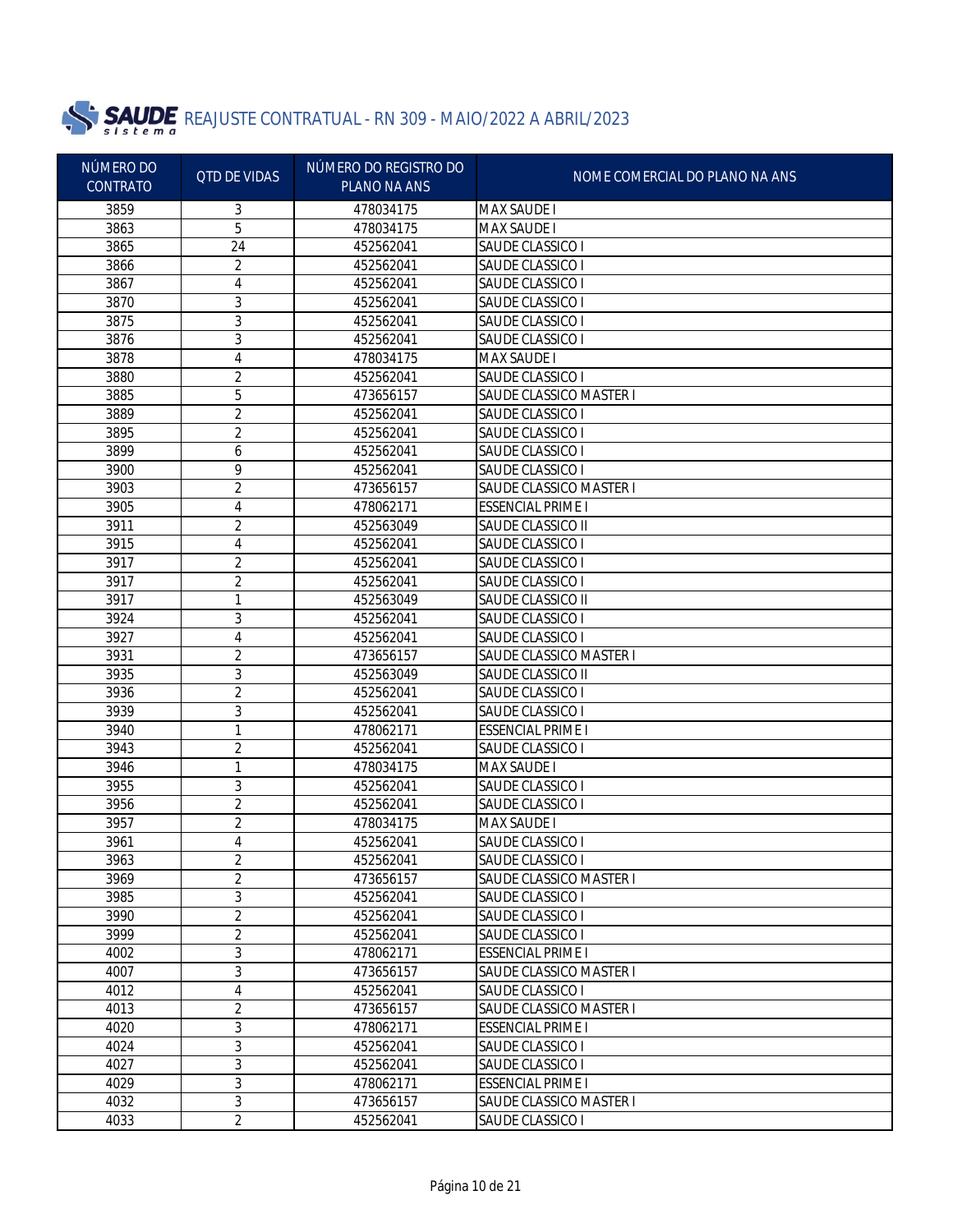

| NÚMERO DO<br><b>CONTRATO</b> | <b>QTD DE VIDAS</b> | NÚMERO DO REGISTRO DO<br>PLANO NA ANS | NOME COMERCIAL DO PLANO NA ANS |
|------------------------------|---------------------|---------------------------------------|--------------------------------|
| 4035                         | 4                   | 478062171                             | <b>ESSENCIAL PRIME I</b>       |
| 4042                         | $\overline{2}$      | 452562041                             | SAUDE CLASSICO I               |
| 4043                         | 2                   | 452562041                             | SAUDE CLASSICO I               |
| 4044                         | 4                   | 452562041                             | SAUDE CLASSICO I               |
| 4046                         | 6                   | 452562041                             | SAUDE CLASSICO I               |
| 4049                         | 2                   | 452562041                             | SAUDE CLASSICO I               |
| 4054                         | 5                   | 473656157                             | SAUDE CLASSICO MASTER I        |
| 4057                         | 3                   | 452562041                             | SAUDE CLASSICO I               |
| 4058                         | 3                   | 452562041                             | SAUDE CLASSICO I               |
| 4059                         | 4                   | 452563049                             | SAUDE CLASSICO II              |
| 4065                         | 6                   | 452562041                             | SAUDE CLASSICO I               |
| 4066                         | 3                   | 473656157                             | SAUDE CLASSICO MASTER I        |
| 4067                         | 2                   | 452562041                             | SAUDE CLASSICO I               |
| 4069                         | 3                   | 478062171                             | <b>ESSENCIAL PRIME I</b>       |
| 4071                         | 3                   | 473656157                             | SAUDE CLASSICO MASTER I        |
| 4072                         | 3                   | 452562041                             | SAUDE CLASSICO I               |
| 4077                         | 3                   | 473656157                             | SAUDE CLASSICO MASTER I        |
| 4078                         | 2                   | 452562041                             | SAUDE CLASSICO I               |
| 4082                         | $\overline{2}$      | 452562041                             | SAUDE CLASSICO I               |
| 4083                         | $\overline{2}$      | 452562041                             | SAUDE CLASSICO I               |
| 4084                         | 3                   | 478062171                             | <b>ESSENCIAL PRIME I</b>       |
| 4085                         | 2                   | 473656157                             | SAUDE CLASSICO MASTER I        |
| 4089                         | 4                   | 452562041                             | SAUDE CLASSICO I               |
| 4100                         | 2                   | 473656157                             | SAUDE CLASSICO MASTER I        |
| 4101                         | 2                   | 473656157                             | SAUDE CLASSICO MASTER I        |
| 4110                         | 7                   | 478062171                             | <b>ESSENCIAL PRIME I</b>       |
| 4112                         | 5                   | 452562041                             | SAUDE CLASSICO I               |
| 4113                         | 9                   | 452562041                             | SAUDE CLASSICO I               |
| 4114                         | 19                  | 478062171                             | <b>ESSENCIAL PRIME I</b>       |
| 4115                         | 2                   | 473656157                             | SAUDE CLASSICO MASTER I        |
| 4118                         | 4                   | 452562041                             | SAUDE CLASSICO I               |
| 4120                         | 4                   | 452562041                             | SAUDE CLASSICO I               |
| 4121                         | 8                   | 452562041                             | SAUDE CLASSICO I               |
| 4126                         | 4                   | 478062171                             | <b>ESSENCIAL PRIME I</b>       |
| 4128                         | 2                   | 473655159                             | SAUDE CLASSICO MASTER II       |
| 4132                         | 2                   | 478062171                             | <b>ESSENCIAL PRIME I</b>       |
| 4134                         | 4                   | 452562041                             | SAUDE CLASSICO I               |
| 4135                         | 4                   | 452562041                             | SAUDE CLASSICO I               |
| 4138                         | 2                   | 478062171                             | <b>ESSENCIAL PRIME I</b>       |
| 4140                         | 3                   | 452562041                             | SAUDE CLASSICO I               |
| 4141                         | 2                   | 452562041                             | SAUDE CLASSICO I               |
| 4147                         | 2                   | 452562041                             | SAUDE CLASSICO I               |
| 4148                         | 2                   | 452562041                             | SAUDE CLASSICO I               |
| 4149                         | 2                   | 452562041                             | SAUDE CLASSICO I               |
| 4152                         | 3                   | 473656157                             | SAUDE CLASSICO MASTER I        |
| 4156                         | 8                   | 473656157                             | SAUDE CLASSICO MASTER I        |
| 4157                         | $\sqrt{4}$          | 452562041                             | SAUDE CLASSICO I               |
| 4158                         | 6                   | 473656157                             | SAUDE CLASSICO MASTER I        |
| 4160                         | $\overline{2}$      | 452563049                             | SAUDE CLASSICO II              |
| 4163                         | $\overline{2}$      | 452562041                             | SAUDE CLASSICO I               |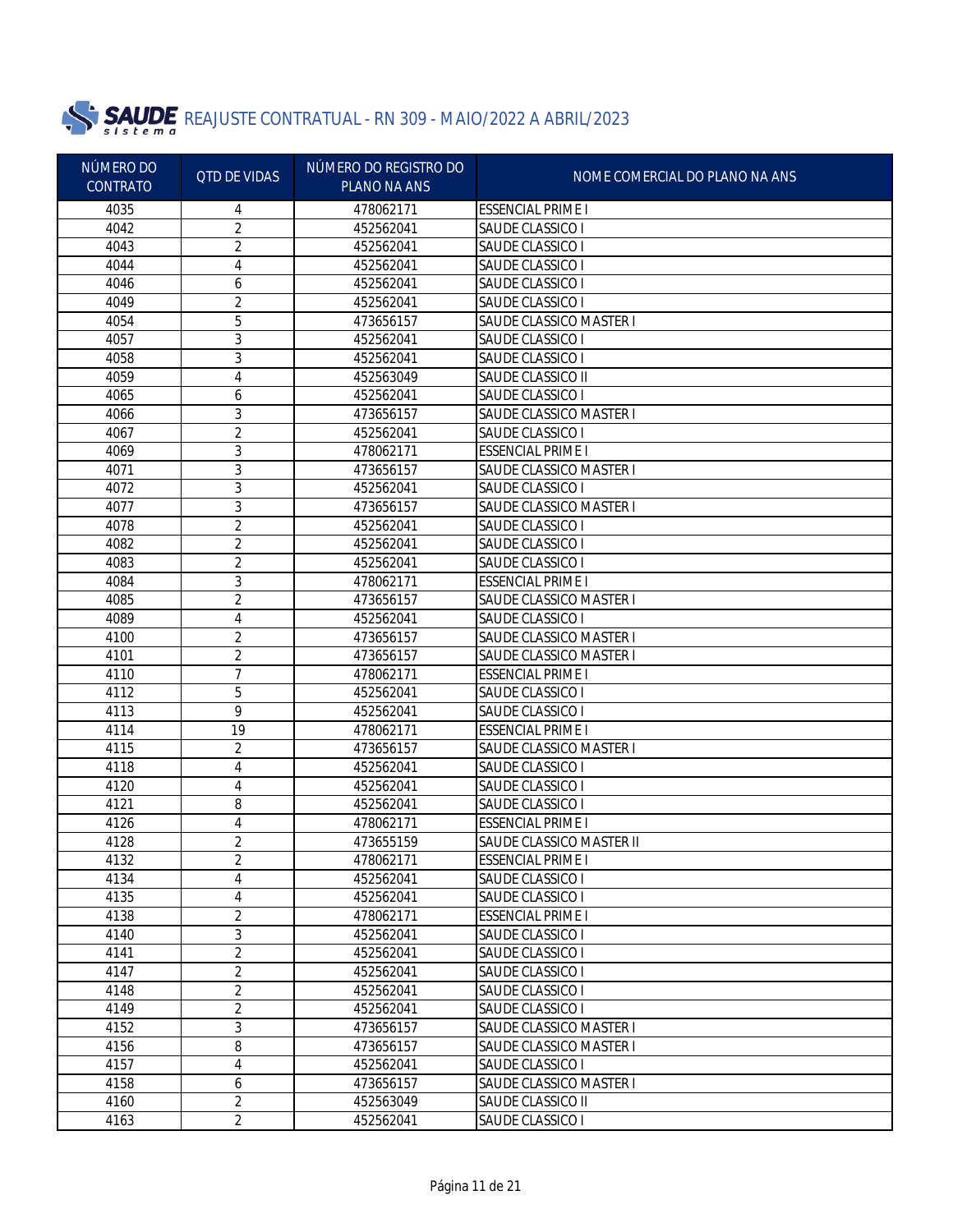

| NÚMERO DO<br><b>CONTRATO</b> | <b>QTD DE VIDAS</b> | NÚMERO DO REGISTRO DO<br>PLANO NA ANS | NOME COMERCIAL DO PLANO NA ANS |
|------------------------------|---------------------|---------------------------------------|--------------------------------|
| 4164                         | 3                   | 478062171                             | <b>ESSENCIAL PRIME I</b>       |
| 4165                         | 3                   | 473655159                             | SAUDE CLASSICO MASTER II       |
| 4167                         | 2                   | 452562041                             | SAUDE CLASSICO I               |
| 4168                         | 2                   | 452562041                             | SAUDE CLASSICO I               |
| 4172                         | 3                   | 452562041                             | SAUDE CLASSICO I               |
| 4173                         | 2                   | 452562041                             | SAUDE CLASSICO I               |
| 4175                         | 4                   | 452562041                             | SAUDE CLASSICO I               |
| 4176                         | 3                   | 452562041                             | SAUDE CLASSICO I               |
| 4178                         | 6                   | 452562041                             | SAUDE CLASSICO I               |
| 4180                         | 5                   | 478062171                             | <b>ESSENCIAL PRIME I</b>       |
| 4182                         | 2                   | 473656157                             | <b>SAUDE CLASSICO MASTER I</b> |
| 4184                         | $\overline{2}$      | 473656157                             | SAUDE CLASSICO MASTER I        |
| 4186                         | 3                   | 478062171                             | <b>ESSENCIAL PRIME I</b>       |
| 4188                         | 2                   | 452562041                             | SAUDE CLASSICO I               |
| 4190                         | 2                   | 452562041                             | SAUDE CLASSICO I               |
| 4192                         | 5                   | 452562041                             | SAUDE CLASSICO I               |
| 4193                         | 5                   | 452562041                             | SAUDE CLASSICO I               |
| 4194                         | 3                   | 452562041                             | SAUDE CLASSICO I               |
| 4195                         | 2                   | 452562041                             | SAUDE CLASSICO I               |
| 4196                         | 2                   | 452562041                             | SAUDE CLASSICO I               |
| 4202                         | 4                   | 452562041                             | SAUDE CLASSICO I               |
| 4203                         | 2                   | 452562041                             | SAUDE CLASSICO I               |
| 4204                         | 2                   | 473656157                             | SAUDE CLASSICO MASTER I        |
| 4205                         | 3                   | 473656157                             | SAUDE CLASSICO MASTER I        |
| 4206                         | 4                   | 478062171                             | <b>ESSENCIAL PRIME I</b>       |
| 4208                         | 2                   | 452562041                             | SAUDE CLASSICO I               |
| 4209                         | $\overline{2}$      | 478062171                             | <b>ESSENCIAL PRIME I</b>       |
| 4211                         | 2                   | 452562041                             | SAUDE CLASSICO I               |
| 4213                         | 2                   | 478062171                             | <b>ESSENCIAL PRIME I</b>       |
| 4214                         | 2                   | 478062171                             | <b>ESSENCIAL PRIME I</b>       |
| 4216                         | 5                   | 478062171                             | <b>ESSENCIAL PRIME I</b>       |
| 4220                         | 4                   | 452562041                             | SAUDE CLASSICO I               |
| 4223                         | 3                   | 452562041                             | SAUDE CLASSICO I               |
| 4223                         | 5                   | 452563049                             | SAUDE CLASSICO II              |
| 4224                         | 3                   | 473655159                             | SAUDE CLASSICO MASTER II       |
| 4226                         | 2                   | 473656157                             | SAUDE CLASSICO MASTER I        |
| 4227                         | 4                   | 452562041                             | SAUDE CLASSICO I               |
| 4231                         | 3                   | 452562041                             | <b>SAUDE CLASSICO I</b>        |
| 4232                         | $\overline{c}$      | 478062171                             | <b>ESSENCIAL PRIME I</b>       |
| 4233                         | 2                   | 478062171                             | <b>ESSENCIAL PRIME I</b>       |
| 4238                         | 5                   | 452562041                             | <b>SAUDE CLASSICO I</b>        |
| 4240                         | 4                   | 452562041                             | SAUDE CLASSICO I               |
| 4242                         | 3                   | 452562041                             | SAUDE CLASSICO I               |
| 4243                         | $\overline{c}$      | 452562041                             | SAUDE CLASSICO I               |
| 4243                         | $\overline{2}$      | 452563049                             | SAUDE CLASSICO II              |
| 4245                         | 3                   | 478062171                             | <b>ESSENCIAL PRIME I</b>       |
| 4246                         | 3                   | 452562041                             | <b>SAUDE CLASSICO I</b>        |
| 4248                         | 3                   | 452562041                             | <b>SAUDE CLASSICO I</b>        |
| 4249                         | $\overline{2}$      | 478062171                             | <b>ESSENCIAL PRIME I</b>       |
| 4250                         | $\overline{2}$      | 452563049                             | SAUDE CLASSICO II              |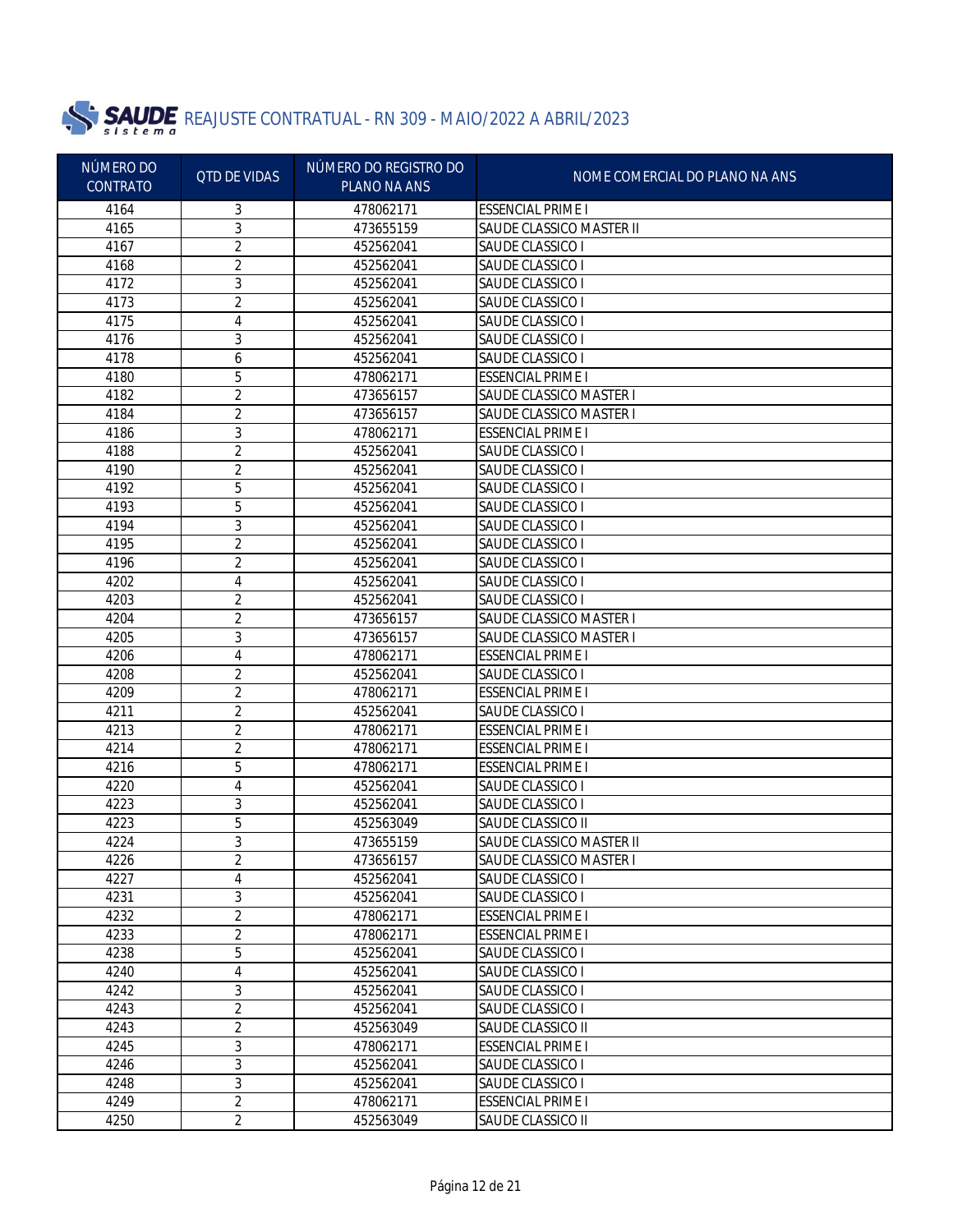

| NÚMERO DO<br><b>QTD DE VIDAS</b> | NÚMERO DO REGISTRO DO | NOME COMERCIAL DO PLANO NA ANS |                                |
|----------------------------------|-----------------------|--------------------------------|--------------------------------|
| <b>CONTRATO</b>                  |                       | PLANO NA ANS                   |                                |
| 4253                             | 2                     | 452562041                      | SAUDE CLASSICO I               |
| 4258                             | 4                     | 452562041                      | SAUDE CLASSICO I               |
| 4261                             | 2                     | 452563049                      | SAUDE CLASSICO II              |
| 4263                             | 7                     | 452563049                      | SAUDE CLASSICO II              |
| 4267                             | 3                     | 452562041                      | SAUDE CLASSICO I               |
| 4269                             | 4                     | 452562041                      | SAUDE CLASSICO I               |
| 4272                             | 4                     | 473656157                      | <b>SAUDE CLASSICO MASTER I</b> |
| 4277                             | 4                     | 478034175                      | <b>MAX SAUDE I</b>             |
| 4279                             | 5                     | 478062171                      | <b>ESSENCIAL PRIME I</b>       |
| 4280                             | 4                     | 478062171                      | <b>ESSENCIAL PRIME I</b>       |
| 4282                             | 3                     | 473656157                      | <b>SAUDE CLASSICO MASTER I</b> |
| 4284                             | 2                     | 452563049                      | SAUDE CLASSICO II              |
| 4286                             | 2                     | 452562041                      | SAUDE CLASSICO I               |
| 4291                             | 2                     | 452562041                      | SAUDE CLASSICO I               |
| 4293                             | 3                     | 478034175                      | <b>MAX SAUDE I</b>             |
| 4295                             | $\overline{2}$        | 473656157                      | <b>SAUDE CLASSICO MASTER I</b> |
| 4298                             | 3                     | 452563049                      | SAUDE CLASSICO II              |
| 4302                             | 2                     | 478062171                      | <b>ESSENCIAL PRIME I</b>       |
| 4303                             | 8                     | 473656157                      | SAUDE CLASSICO MASTER I        |
| 4304                             | 2                     | 452562041                      | SAUDE CLASSICO I               |
| 4307                             | $\overline{2}$        | 478062171                      | <b>ESSENCIAL PRIME I</b>       |
| 4308                             | 2                     | 473656157                      | SAUDE CLASSICO MASTER I        |
| 4309                             | 2                     | 452562041                      | SAUDE CLASSICO I               |
| 4310                             | 3                     | 452562041                      | SAUDE CLASSICO I               |
| 4311                             | 3                     | 452562041                      | SAUDE CLASSICO I               |
| 4313                             | 2                     | 452562041                      | SAUDE CLASSICO I               |
| 4315                             | 3                     | 452562041                      | SAUDE CLASSICO I               |
| 4316                             | 4                     | 478062171                      | <b>ESSENCIAL PRIME I</b>       |
| 4318                             | 5                     | 452562041                      | SAUDE CLASSICO I               |
| 4320                             | 4                     | 452562041                      | SAUDE CLASSICO I               |
| 4323                             | 2                     | 478062171                      | <b>ESSENCIAL PRIME I</b>       |
| 4327                             | 3                     | 473656157                      | SAUDE CLASSICO MASTER I        |
| 4328                             | 3                     | 473655159                      | SAUDE CLASSICO MASTER II       |
| 4329                             | 2                     | 452562041                      | SAUDE CLASSICO I               |
| 4335                             | 5                     | 452562041                      | SAUDE CLASSICO I               |
| 4336                             | 2                     | 452563049                      | SAUDE CLASSICO II              |
| 4337                             | 3                     | 478062171                      | <b>ESSENCIAL PRIME I</b>       |
| 4338                             | $\overline{2}$        | 473656157                      | SAUDE CLASSICO MASTER I        |
| 4340                             | $\overline{c}$        | 452563049                      | SAUDE CLASSICO II              |
| 4341                             | $\overline{2}$        | 473655159                      | SAUDE CLASSICO MASTER II       |
| 4343                             | $\overline{2}$        | 478062171                      | <b>ESSENCIAL PRIME I</b>       |
| 4344                             | $\overline{2}$        | 452562041                      | SAUDE CLASSICO I               |
| 4345                             | $\overline{2}$        | 473656157                      | SAUDE CLASSICO MASTER I        |
| 4346                             | 3                     | 452562041                      | SAUDE CLASSICO I               |
| 4348                             | $\overline{2}$        | 452563049                      | SAUDE CLASSICO II              |
| 4349                             | $\overline{2}$        | 452562041                      | SAUDE CLASSICO I               |
| 4352                             | 4                     | 473655159                      | SAUDE CLASSICO MASTER II       |
| 4354                             | 4                     | 452562041                      | SAUDE CLASSICO I               |
| 4355                             | $\overline{c}$        | 452562041                      | SAUDE CLASSICO I               |
| 4356                             | $\overline{2}$        | 452562041                      | SAUDE CLASSICO I               |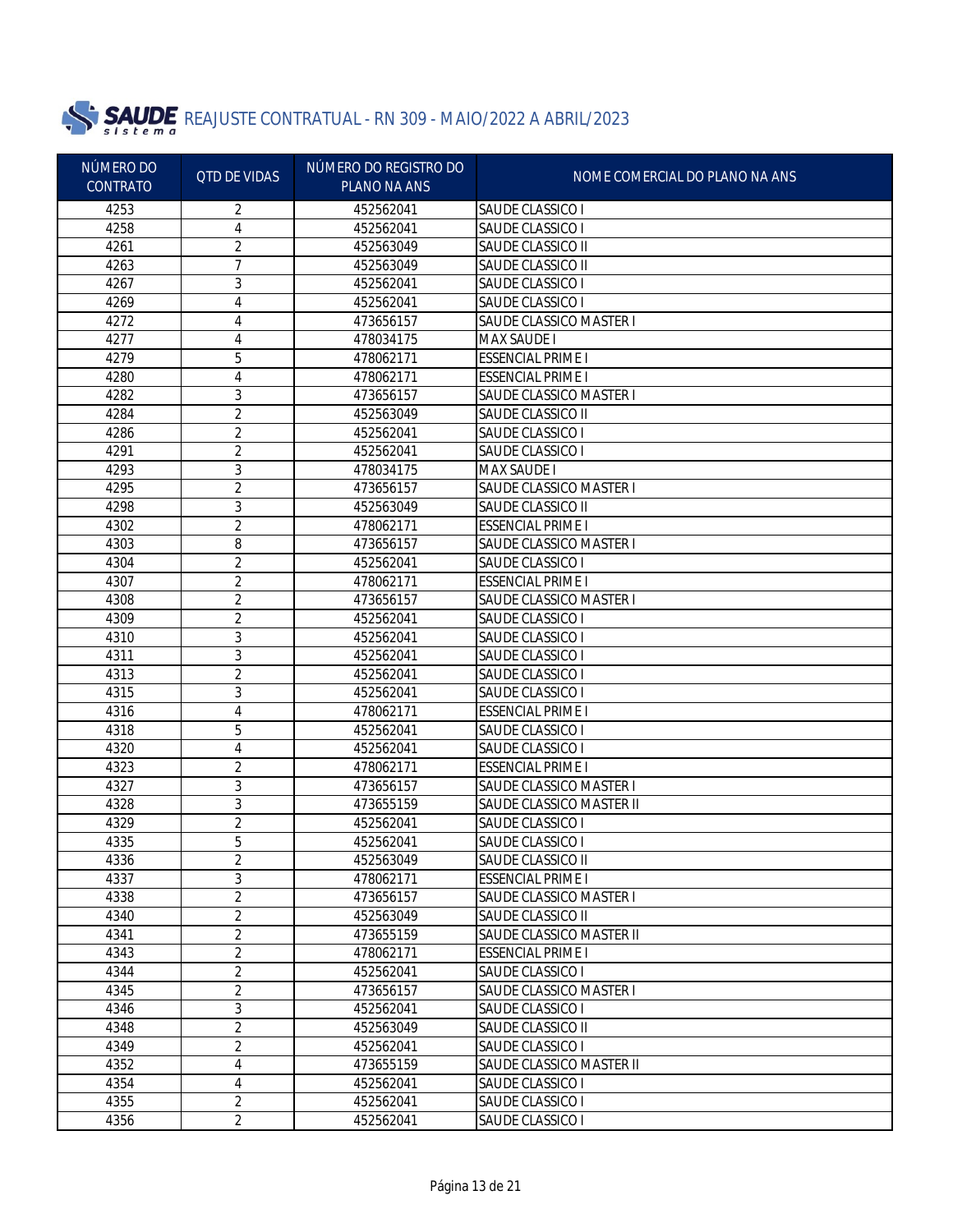

| NÚMERO DO<br><b>CONTRATO</b> | <b>QTD DE VIDAS</b> | NÚMERO DO REGISTRO DO<br>PLANO NA ANS | NOME COMERCIAL DO PLANO NA ANS |
|------------------------------|---------------------|---------------------------------------|--------------------------------|
| 4358                         | 4                   | 452562041                             | SAUDE CLASSICO I               |
| 4359                         | 2                   | 473656157                             | SAUDE CLASSICO MASTER I        |
| 4360                         | 3                   | 452562041                             | SAUDE CLASSICO I               |
| 4364                         | 3                   | 473656157                             | SAUDE CLASSICO MASTER I        |
| 4367                         | 3                   | 473656157                             | SAUDE CLASSICO MASTER I        |
| 4369                         | 2                   | 452562041                             | SAUDE CLASSICO I               |
| 4374                         | 3                   | 452562041                             | SAUDE CLASSICO I               |
| 4375                         | 2                   | 452562041                             | SAUDE CLASSICO I               |
| 4377                         | 4                   | 452562041                             | SAUDE CLASSICO I               |
| 4378                         | 2                   | 478061172                             | <b>ESSENCIAL PRIME II</b>      |
| 4382                         | 5                   | 452563049                             | SAUDE CLASSICO II              |
| 4383                         | 4                   | 452562041                             | SAUDE CLASSICO I               |
| 4384                         | 4                   | 452562041                             | SAUDE CLASSICO I               |
| 4386                         | 2                   | 452562041                             | SAUDE CLASSICO I               |
| 4387                         | 4                   | 473656157                             | <b>SAUDE CLASSICO MASTER I</b> |
| 4389                         | 3                   | 452562041                             | SAUDE CLASSICO I               |
| 4390                         | 3                   | 452562041                             | SAUDE CLASSICO I               |
| 4394                         | 3                   | 452562041                             | SAUDE CLASSICO I               |
| 4397                         | 3                   | 452562041                             | SAUDE CLASSICO I               |
| 4400                         | 3                   | 452562041                             | SAUDE CLASSICO I               |
| 4401                         | 2                   | 452562041                             | SAUDE CLASSICO I               |
| 4404                         | 2                   | 452562041                             | SAUDE CLASSICO I               |
| 4405                         | 4                   | 452562041                             | SAUDE CLASSICO I               |
| 4406                         | 6                   | 452562041                             | SAUDE CLASSICO I               |
| 4412                         | 2                   | 452562041                             | SAUDE CLASSICO I               |
| 4413                         | 4                   | 452562041                             | <b>SAUDE CLASSICO I</b>        |
| 4415                         | 4                   | 478034175                             | <b>MAX SAUDE I</b>             |
| 4416                         | 2                   | 452562041                             | SAUDE CLASSICO I               |
| 4423                         | 3                   | 452562041                             | SAUDE CLASSICO I               |
| 4424                         | 3                   | 473656157                             | SAUDE CLASSICO MASTER I        |
| 4425                         | 3                   | 478034175                             | <b>MAX SAUDE I</b>             |
| 4426                         | 7                   | 452563049                             | SAUDE CLASSICO II              |
| 4427                         | 4                   | 452562041                             | SAUDE CLASSICO I               |
| 4429                         | 3                   | 452562041                             | SAUDE CLASSICO I               |
| 4430                         | 3                   | 452562041                             | SAUDE CLASSICO I               |
| 4431                         | L.                  | 478034175                             | <b>MAX SAUDE I</b>             |
| 4434                         | 2                   | 473656157                             | SAUDE CLASSICO MASTER I        |
| 4435                         | 3                   | 473656157                             | SAUDE CLASSICO MASTER I        |
| 4437                         | 3                   | 452562041                             | SAUDE CLASSICO I               |
| 4439                         | 4                   | 452562041                             | SAUDE CLASSICO I               |
| 4442                         | 3                   | 452562041                             | SAUDE CLASSICO I               |
| 4443                         | 3                   | 473656157                             | <b>SAUDE CLASSICO MASTER I</b> |
| 4444                         | $\overline{2}$      | 478034175                             | <b>MAX SAUDE I</b>             |
| 4447                         | 3                   | 452562041                             | SAUDE CLASSICO I               |
| 4448                         | $\overline{2}$      | 473656157                             | <b>SAUDE CLASSICO MASTER I</b> |
| 4450                         | $\overline{2}$      | 452562041                             | SAUDE CLASSICO I               |
| 4451                         | 3                   | 452562041                             | SAUDE CLASSICO I               |
| 4452                         | $\overline{2}$      | 452562041                             | SAUDE CLASSICO I               |
| 4454                         | 3                   | 452562041                             | SAUDE CLASSICO I               |
| 4457                         | $\overline{9}$      | 473656157                             | SAUDE CLASSICO MASTER I        |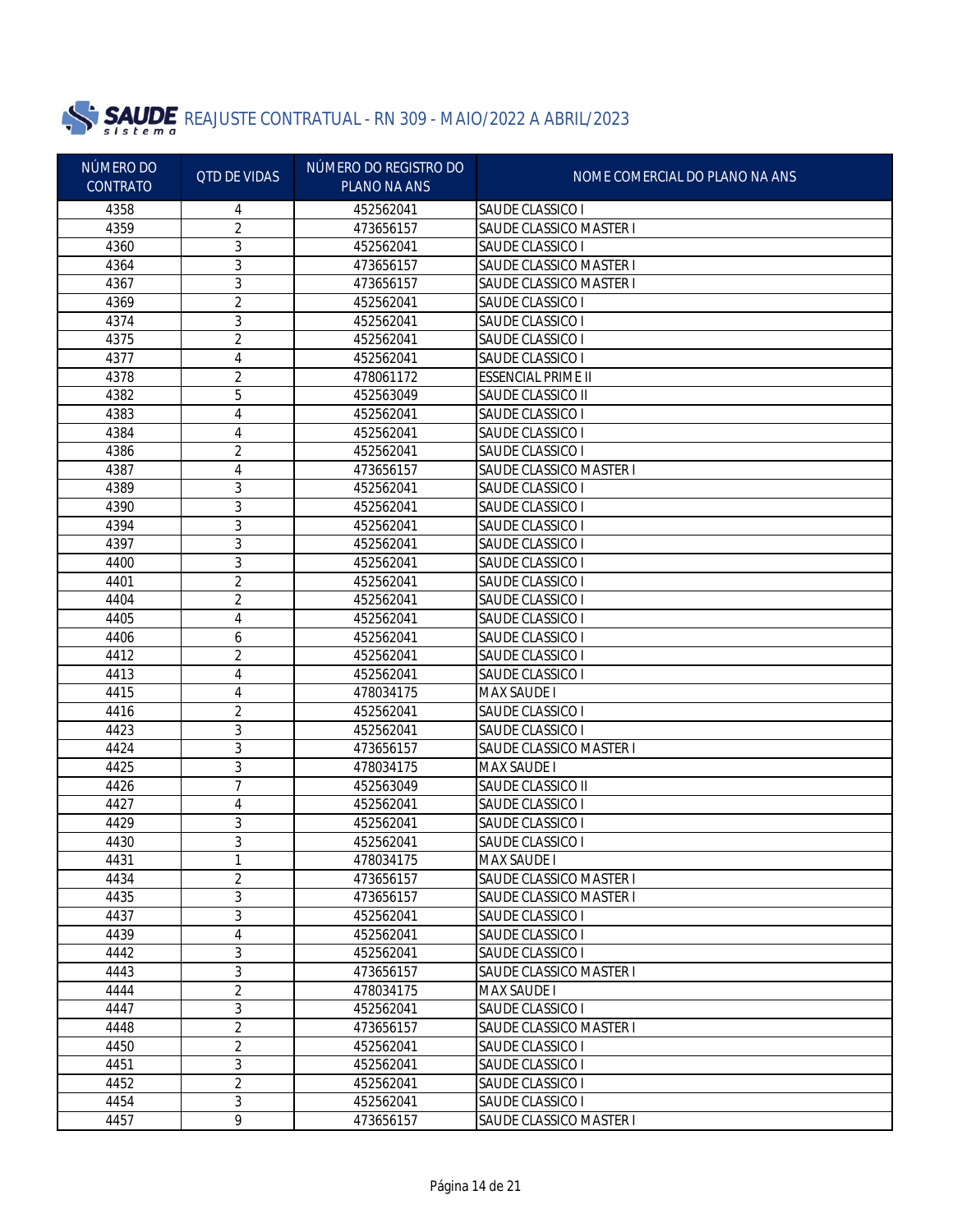

| NÚMERO DO<br><b>CONTRATO</b> | <b>QTD DE VIDAS</b> | NÚMERO DO REGISTRO DO<br>PLANO NA ANS | NOME COMERCIAL DO PLANO NA ANS |
|------------------------------|---------------------|---------------------------------------|--------------------------------|
| 4458                         | 2                   | 452562041                             | SAUDE CLASSICO I               |
| 4464                         | 3                   | 452562041                             | SAUDE CLASSICO I               |
| 4465                         | 3                   | 452562041                             | SAUDE CLASSICO I               |
| 4466                         | 9                   | 473656157                             | SAUDE CLASSICO MASTER I        |
| 4467                         | 2                   | 478062171                             | <b>ESSENCIAL PRIME I</b>       |
| 4468                         | 2                   | 473656157                             | <b>SAUDE CLASSICO MASTER I</b> |
| 4469                         | 3                   | 473656157                             | SAUDE CLASSICO MASTER I        |
| 4470                         | 1                   | 452562041                             | SAUDE CLASSICO I               |
| 4471                         | 21                  | 452562041                             | SAUDE CLASSICO I               |
| 4477                         | 2                   | 452562041                             | SAUDE CLASSICO I               |
| 4480                         | 4                   | 452562041                             | SAUDE CLASSICO I               |
| 4494                         | 4                   | 478034175                             | <b>MAX SAUDE I</b>             |
| 4495                         | 1                   | 478034175                             | <b>MAX SAUDE I</b>             |
| 4500                         | 3                   | 452562041                             | <b>SAUDE CLASSICO I</b>        |
| 4502                         | 2                   | 473656157                             | SAUDE CLASSICO MASTER I        |
| 4503                         | 2                   | 452562041                             | SAUDE CLASSICO I               |
| 4504                         | 3                   | 452562041                             | SAUDE CLASSICO I               |
| 4508                         | 16                  | 452562041                             | SAUDE CLASSICO I               |
| 4515                         | 3                   | 452562041                             | SAUDE CLASSICO I               |
| 4516                         | 2                   | 452562041                             | SAUDE CLASSICO I               |
| 4518                         | 2                   | 473656157                             | <b>SAUDE CLASSICO MASTER I</b> |
| 4519                         | 3                   | 452562041                             | SAUDE CLASSICO I               |
| 4521                         | 5                   | 478062171                             | <b>ESSENCIAL PRIME I</b>       |
| 4525                         | 3                   | 452562041                             | SAUDE CLASSICO I               |
| 4528                         | 3                   | 452562041                             | SAUDE CLASSICO I               |
| 4532                         | $\overline{2}$      | 452562041                             | SAUDE CLASSICO I               |
| 4534                         | 4                   | 452562041                             | SAUDE CLASSICO I               |
| 4535                         | 2                   | 452562041                             | SAUDE CLASSICO I               |
| 4538                         | 2                   | 452562041                             | SAUDE CLASSICO I               |
| 4541                         | 2                   | 452562041                             | SAUDE CLASSICO I               |
| 4542                         | 2                   | 452562041                             | SAUDE CLASSICO I               |
| 4545                         | 2                   | 452562041                             | SAUDE CLASSICO I               |
| 4547                         | 4                   | 478062171                             | <b>ESSENCIAL PRIME I</b>       |
| 4548                         | 2                   | 473656157                             | SAUDE CLASSICO MASTER I        |
| 4550                         | 2                   | 452562041                             | SAUDE CLASSICO I               |
| 4551                         | 3                   | 452562041                             | SAUDE CLASSICO I               |
| 4553                         | 2                   | 452562041                             | SAUDE CLASSICO I               |
| 4554                         | 4                   | 452562041                             | SAUDE CLASSICO I               |
| 4556                         | 3                   | 452562041                             | SAUDE CLASSICO I               |
| 4560                         | 2                   | 452562041                             | SAUDE CLASSICO I               |
| 4562                         | 3                   | 478062171                             | <b>ESSENCIAL PRIME I</b>       |
| 4563                         | $\overline{2}$      | 452562041                             | SAUDE CLASSICO I               |
| 4565                         | 3                   | 473656157                             | <b>SAUDE CLASSICO MASTER I</b> |
| 4570                         | 2                   | 452562041                             | <b>SAUDE CLASSICO I</b>        |
| 4573                         | 3                   | 452562041                             | SAUDE CLASSICO I               |
| 4574                         | $\overline{2}$      | 473656157                             | SAUDE CLASSICO MASTER I        |
| 4576                         | 3                   | 452562041                             | SAUDE CLASSICO I               |
| 4580                         | $\overline{2}$      | 473655159                             | SAUDE CLASSICO MASTER II       |
| 4581                         | $\overline{2}$      | 452563049                             | SAUDE CLASSICO II              |
| 4583                         | 6                   | 473655159                             | SAUDE CLASSICO MASTER II       |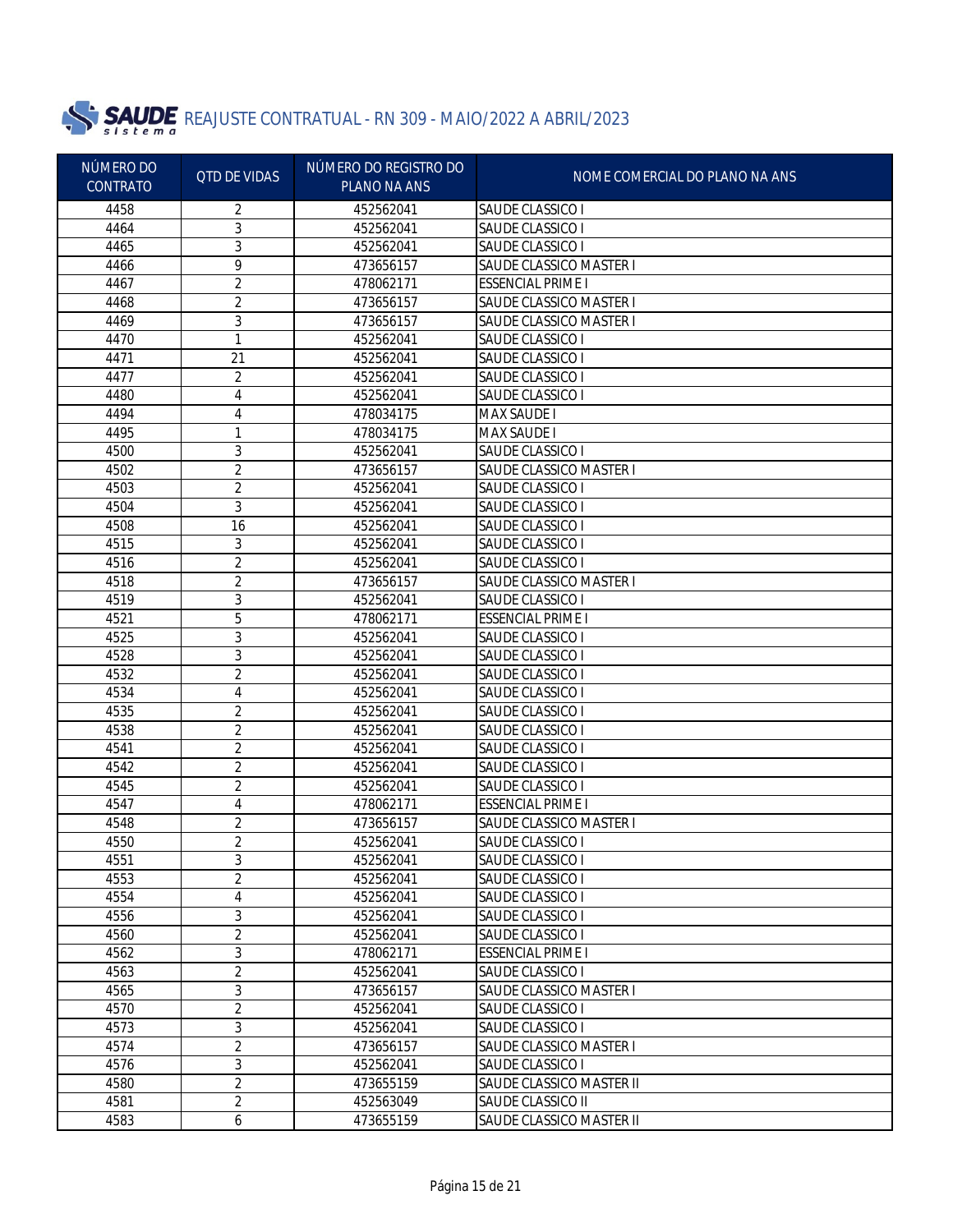

| NÚMERO DO<br><b>CONTRATO</b> | <b>QTD DE VIDAS</b> | NÚMERO DO REGISTRO DO<br>PLANO NA ANS | NOME COMERCIAL DO PLANO NA ANS |
|------------------------------|---------------------|---------------------------------------|--------------------------------|
| 4585                         | 3                   | 452562041                             | SAUDE CLASSICO I               |
| 4588                         | 3                   | 478034175                             | <b>MAX SAUDE I</b>             |
| 4589                         | 2                   | 452562041                             | SAUDE CLASSICO I               |
| 4593                         | 3                   | 478062171                             | <b>ESSENCIAL PRIME I</b>       |
| 4594                         | 2                   | 473656157                             | SAUDE CLASSICO MASTER I        |
| 4595                         | 2                   | 478062171                             | <b>ESSENCIAL PRIME I</b>       |
| 4596                         | 2                   | 478062171                             | <b>ESSENCIAL PRIME I</b>       |
| 4597                         | 3                   | 452562041                             | SAUDE CLASSICO I               |
| 4598                         | 5                   | 473656157                             | <b>SAUDE CLASSICO MASTER I</b> |
| 4600                         | 5                   | 478062171                             | <b>ESSENCIAL PRIME I</b>       |
| 4601                         | 3                   | 452562041                             | SAUDE CLASSICO I               |
| 4602                         | 3                   | 452562041                             | SAUDE CLASSICO I               |
| 4604                         | 2                   | 452562041                             | SAUDE CLASSICO I               |
| 4606                         | 2                   | 473656157                             | <b>SAUDE CLASSICO MASTER I</b> |
| 4607                         | 5                   | 452562041                             | SAUDE CLASSICO I               |
| 4613                         | 2                   | 478062171                             | <b>ESSENCIAL PRIME I</b>       |
| 4614                         | 2                   | 452562041                             | SAUDE CLASSICO I               |
| 4617                         | 2                   | 452562041                             | SAUDE CLASSICO I               |
| 4618                         | 3                   | 452563049                             | SAUDE CLASSICO II              |
| 4619                         | 2                   | 452562041                             | SAUDE CLASSICO I               |
| 4620                         | 3                   | 452563049                             | SAUDE CLASSICO II              |
| 4621                         | 4                   | 452562041                             | SAUDE CLASSICO I               |
| 4622                         | 3                   | 452562041                             | SAUDE CLASSICO I               |
| 4623                         | 2                   | 452562041                             | SAUDE CLASSICO I               |
| 4624                         | 6                   | 473656157                             | SAUDE CLASSICO MASTER I        |
| 4625                         | $\overline{2}$      | 473656157                             | SAUDE CLASSICO MASTER I        |
| 4630                         | 4                   | 478034175                             | <b>MAX SAUDE I</b>             |
| 4631                         | 3                   | 452562041                             | SAUDE CLASSICO I               |
| 4634                         | 3                   | 452562041                             | SAUDE CLASSICO I               |
| 4635                         | 2                   | 452562041                             | SAUDE CLASSICO I               |
| 4637                         | 2                   | 452562041                             | SAUDE CLASSICO I               |
| 4640                         | 3                   | 452562041                             | SAUDE CLASSICO I               |
| 4641                         | 2                   | 473656157                             | SAUDE CLASSICO MASTER I        |
| 4645                         | 2                   | 473656157                             | SAUDE CLASSICO MASTER I        |
| 4647                         | 3                   | 452562041                             | SAUDE CLASSICO I               |
| 4648                         | 5                   | 452562041                             | SAUDE CLASSICO I               |
| 4649                         | 2                   | 473656157                             | SAUDE CLASSICO MASTER I        |
| 4654                         | 3                   | 452562041                             | SAUDE CLASSICO I               |
| 4655                         | 3                   | 452562041                             | SAUDE CLASSICO I               |
| 4659                         | 2                   | 478061172                             | <b>ESSENCIAL PRIME II</b>      |
| 4660                         | 2                   | 452562041                             | SAUDE CLASSICO I               |
| 4664                         | 2                   | 478062171                             | <b>ESSENCIAL PRIME I</b>       |
| 4665                         | 2                   | 473656157                             | <b>SAUDE CLASSICO MASTER I</b> |
| 4666                         | 2                   | 452562041                             | <b>SAUDE CLASSICO I</b>        |
| 4668                         | 3                   | 452562041                             | SAUDE CLASSICO I               |
| 4669                         | 4                   | 473656157                             | SAUDE CLASSICO MASTER I        |
| 4670                         | 4                   | 452562041                             | SAUDE CLASSICO I               |
| 4671                         | 3                   | 452562041                             | SAUDE CLASSICO I               |
| 4672                         | 3                   | 473656157                             | SAUDE CLASSICO MASTER I        |
| 4673                         | 4                   | 452562041                             | SAUDE CLASSICO I               |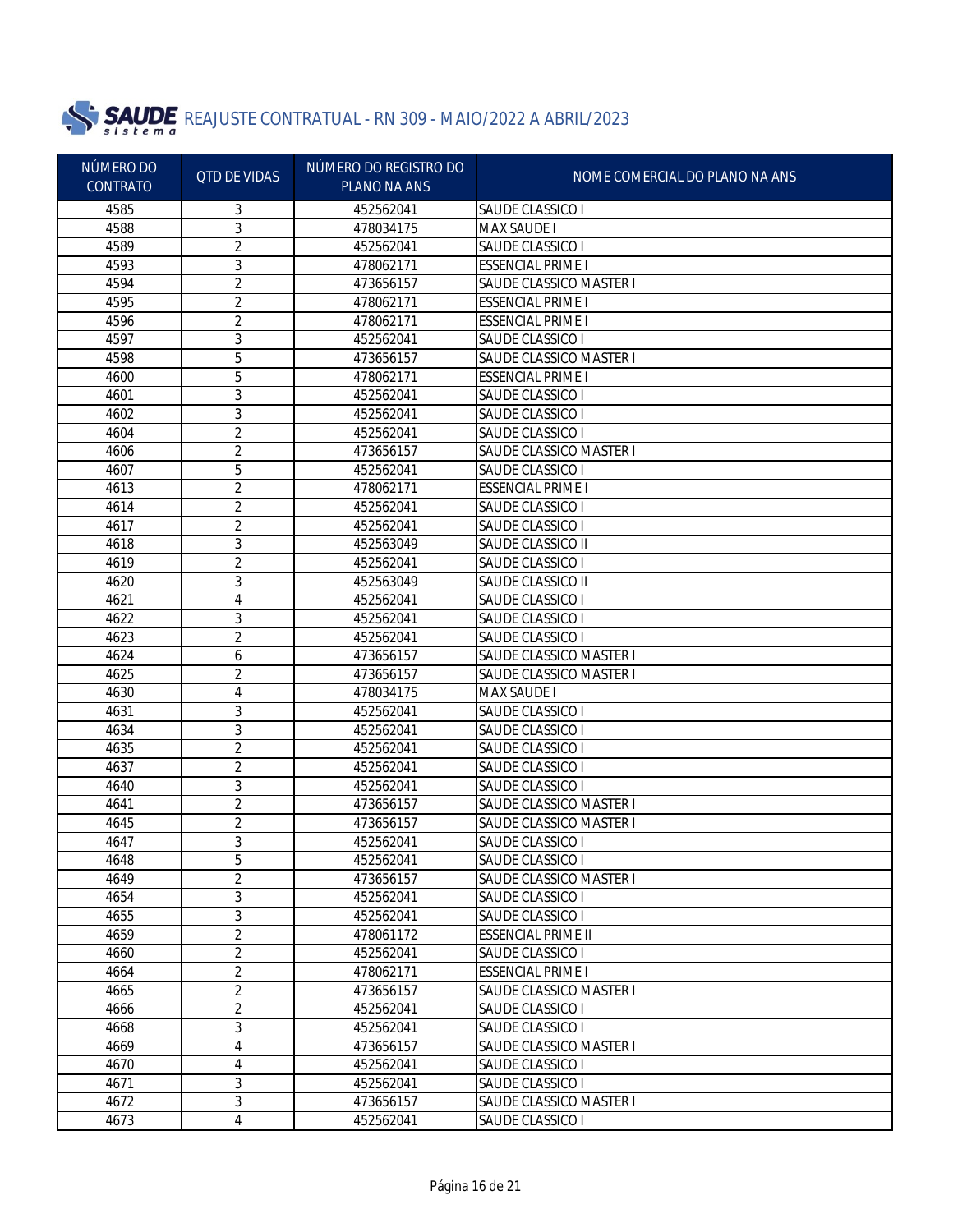

| NÚMERO DO       | <b>QTD DE VIDAS</b> | NÚMERO DO REGISTRO DO | NOME COMERCIAL DO PLANO NA ANS |
|-----------------|---------------------|-----------------------|--------------------------------|
| <b>CONTRATO</b> |                     | PLANO NA ANS          |                                |
| 4676            | 2                   | 452562041             | SAUDE CLASSICO I               |
| 4677            | 2                   | 452562041             | SAUDE CLASSICO I               |
| 4678            | 9                   | 452562041             | SAUDE CLASSICO I               |
| 4679            | $\overline{2}$      | 452563049             | SAUDE CLASSICO II              |
| 4680            | 3                   | 452562041             | SAUDE CLASSICO I               |
| 4682            | $\overline{2}$      | 478034175             | <b>MAX SAUDE I</b>             |
| 4685            | 2                   | 452562041             | SAUDE CLASSICO I               |
| 4686            | 2                   | 452562041             | SAUDE CLASSICO I               |
| 4687            | 2                   | 452563049             | SAUDE CLASSICO II              |
| 4688            | 2                   | 452562041             | SAUDE CLASSICO I               |
| 4695            | 4                   | 452562041             | SAUDE CLASSICO I               |
| 4697            | 9                   | 452562041             | SAUDE CLASSICO I               |
| 4698            | 4                   | 452562041             | SAUDE CLASSICO I               |
| 4699            | 2                   | 452562041             | SAUDE CLASSICO I               |
| 4700            | 3                   | 473656157             | <b>SAUDE CLASSICO MASTER I</b> |
| 4702            | 4                   | 452562041             | SAUDE CLASSICO I               |
| 4703            | 3                   | 473656157             | <b>SAUDE CLASSICO MASTER I</b> |
| 4704            | 1                   | 452562041             | SAUDE CLASSICO I               |
| 4707            | 2                   | 452562041             | SAUDE CLASSICO I               |
| 4708            | 2                   | 478062171             | <b>ESSENCIAL PRIME I</b>       |
| 4709            | 2                   | 452562041             | SAUDE CLASSICO I               |
| 4710            | 2                   | 452562041             | SAUDE CLASSICO I               |
| 4711            | 3                   | 452562041             | SAUDE CLASSICO I               |
| 4715            | 2                   | 452562041             | SAUDE CLASSICO I               |
| 4716            | 2                   | 452562041             | SAUDE CLASSICO I               |
| 4717            | 1                   | 452562041             | SAUDE CLASSICO I               |
| 4717            | 1                   | 473656157             | <b>SAUDE CLASSICO MASTER I</b> |
| 4718            | 3                   | 452562041             | SAUDE CLASSICO I               |
| 4722            | 3                   | 478034175             | <b>MAX SAUDE I</b>             |
| 4723            | $\overline{2}$      | 452562041             | SAUDE CLASSICO I               |
| 4724            | 4                   | 452562041             | SAUDE CLASSICO I               |
| 4727            | 4                   | 478062171             | <b>ESSENCIAL PRIME I</b>       |
| 4729            | 2                   | 452562041             | SAUDE CLASSICO I               |
| 4730            | 4                   | 478034175             | MAX SAUDE I                    |
| 4731            | 2                   | 452562041             | SAUDE CLASSICO I               |
| 4732            | 5                   | 473655159             | SAUDE CLASSICO MASTER II       |
| 4733            | $\overline{2}$      | 452563049             | SAUDE CLASSICO II              |
| 4735            | 2                   | 473655159             | SAUDE CLASSICO MASTER II       |
| 4737            | 3                   | 473656157             | SAUDE CLASSICO MASTER I        |
| 4740            | 2                   | 478062171             | <b>ESSENCIAL PRIME I</b>       |
| 4742            | 2                   | 473656157             | <b>SAUDE CLASSICO MASTER I</b> |
| 4743            | 7                   | 452562041             | SAUDE CLASSICO I               |
| 4744            | 2                   | 473656157             | <b>SAUDE CLASSICO MASTER I</b> |
| 4745            | 2                   | 473656157             | SAUDE CLASSICO MASTER I        |
| 4746            | 2                   | 452563049             | SAUDE CLASSICO II              |
| 4747            | 2                   | 478062171             | <b>ESSENCIAL PRIME I</b>       |
| 4755            | 4                   | 452562041             | SAUDE CLASSICO I               |
| 4756            | 2                   | 452562041             | SAUDE CLASSICO I               |
| 4757            | 4                   | 452562041             | SAUDE CLASSICO I               |
| 4759            | 3                   | 452562041             | SAUDE CLASSICO I               |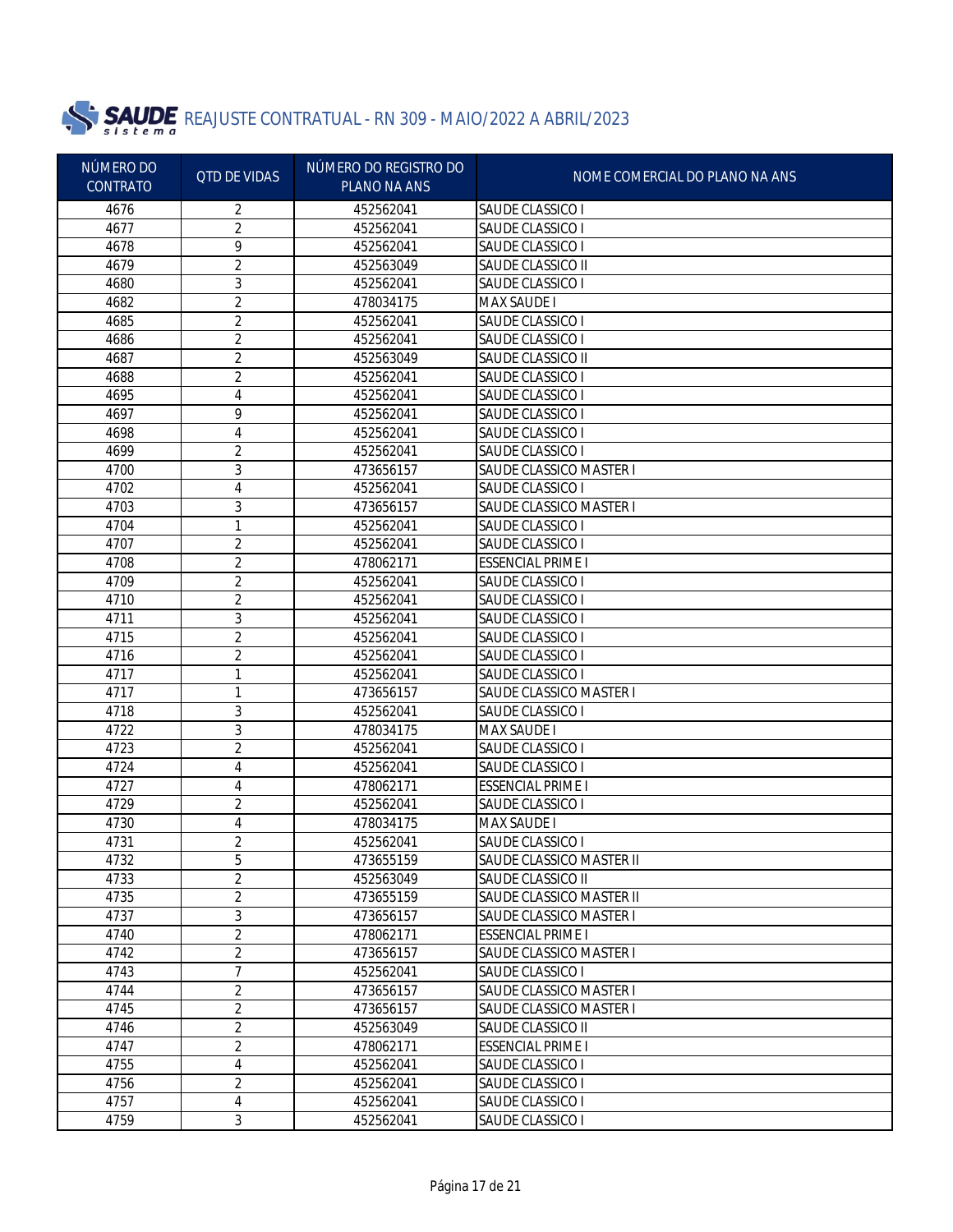

| NÚMERO DO       | <b>QTD DE VIDAS</b> | NÚMERO DO REGISTRO DO | NOME COMERCIAL DO PLANO NA ANS |
|-----------------|---------------------|-----------------------|--------------------------------|
| <b>CONTRATO</b> |                     | <b>PLANO NA ANS</b>   |                                |
| 4760            | 3                   | 452562041             | SAUDE CLASSICO I               |
| 4761            | 2                   | 452562041             | SAUDE CLASSICO I               |
| 4762            | 2                   | 452562041             | SAUDE CLASSICO I               |
| 4765            | 10                  | 473656157             | SAUDE CLASSICO MASTER I        |
| 4766            | 3                   | 478062171             | <b>ESSENCIAL PRIME I</b>       |
| 4767            | 4                   | 452562041             | SAUDE CLASSICO I               |
| 4770            | 5                   | 452562041             | SAUDE CLASSICO I               |
| 4771            | 7                   | 473656157             | SAUDE CLASSICO MASTER I        |
| 4773            | 3                   | 473656157             | <b>SAUDE CLASSICO MASTER I</b> |
| 4774            | 9                   | 473655159             | SAUDE CLASSICO MASTER II       |
| 4775            | 2                   | 452562041             | SAUDE CLASSICO I               |
| 4781            | 4                   | 452562041             | SAUDE CLASSICO I               |
| 4782            | 2                   | 452562041             | SAUDE CLASSICO I               |
| 4783            | 3                   | 478062171             | <b>ESSENCIAL PRIME I</b>       |
| 4784            | 3                   | 473656157             | SAUDE CLASSICO MASTER I        |
| 4785            | 6                   | 452562041             | SAUDE CLASSICO I               |
| 4787            | 2                   | 452562041             | SAUDE CLASSICO I               |
| 4788            | 4                   | 473656157             | <b>SAUDE CLASSICO MASTER I</b> |
| 4789            | 3                   | 452562041             | SAUDE CLASSICO I               |
| 4790            | 2                   | 473656157             | SAUDE CLASSICO MASTER I        |
| 4791            | 4                   | 478062171             | <b>ESSENCIAL PRIME I</b>       |
| 4794            | 2                   | 473656157             | SAUDE CLASSICO MASTER I        |
| 4795            | 2                   | 452562041             | SAUDE CLASSICO I               |
| 4796            | 1                   | 452562041             | SAUDE CLASSICO I               |
| 4797            | 3                   | 478062171             | <b>ESSENCIAL PRIME I</b>       |
| 4801            | 2                   | 473656157             | SAUDE CLASSICO MASTER I        |
| 4803            | 3                   | 452563049             | SAUDE CLASSICO II              |
| 4804            | 3                   | 452562041             | SAUDE CLASSICO I               |
| 4804            | 2                   | 473656157             | SAUDE CLASSICO MASTER I        |
| 4809            | 3                   | 473656157             | SAUDE CLASSICO MASTER I        |
| 4811            | 4                   | 452562041             | SAUDE CLASSICO I               |
| 4815            | 2                   | 478062171             | <b>ESSENCIAL PRIME I</b>       |
| 4818            | 12                  | 473656157             | SAUDE CLASSICO MASTER I        |
| 4819            | 4                   | 452562041             | SAUDE CLASSICO I               |
| 4820            | 2                   | 452562041             | SAUDE CLASSICO I               |
| 4821            | 4                   | 478034175             | MAX SAUDE I                    |
| 4823            | 4                   | 452562041             | SAUDE CLASSICO I               |
| 4824            | 3                   | 452562041             | <b>SAUDE CLASSICO I</b>        |
| 4828            | 4                   | 452562041             | <b>SAUDE CLASSICO I</b>        |
| 4833            | $\overline{2}$      | 478062171             | <b>ESSENCIAL PRIME I</b>       |
| 4834            | 4                   | 452562041             | <b>SAUDE CLASSICO I</b>        |
| 4835            | $\overline{2}$      | 452562041             | SAUDE CLASSICO I               |
| 4836            | 3                   | 452562041             | SAUDE CLASSICO I               |
| 4837            | $\overline{2}$      | 452563049             | SAUDE CLASSICO II              |
| 4838            | 3                   | 452562041             | <b>SAUDE CLASSICO I</b>        |
| 4839            | $\sqrt{2}$          | 452562041             | SAUDE CLASSICO I               |
| 4840            | 4                   | 478062171             | <b>ESSENCIAL PRIME I</b>       |
| 4841            | 3                   | 473656157             | SAUDE CLASSICO MASTER I        |
| 4843            | 3                   | 452562041             | SAUDE CLASSICO I               |
| 4845            | $\overline{3}$      | 452562041             | SAUDE CLASSICO I               |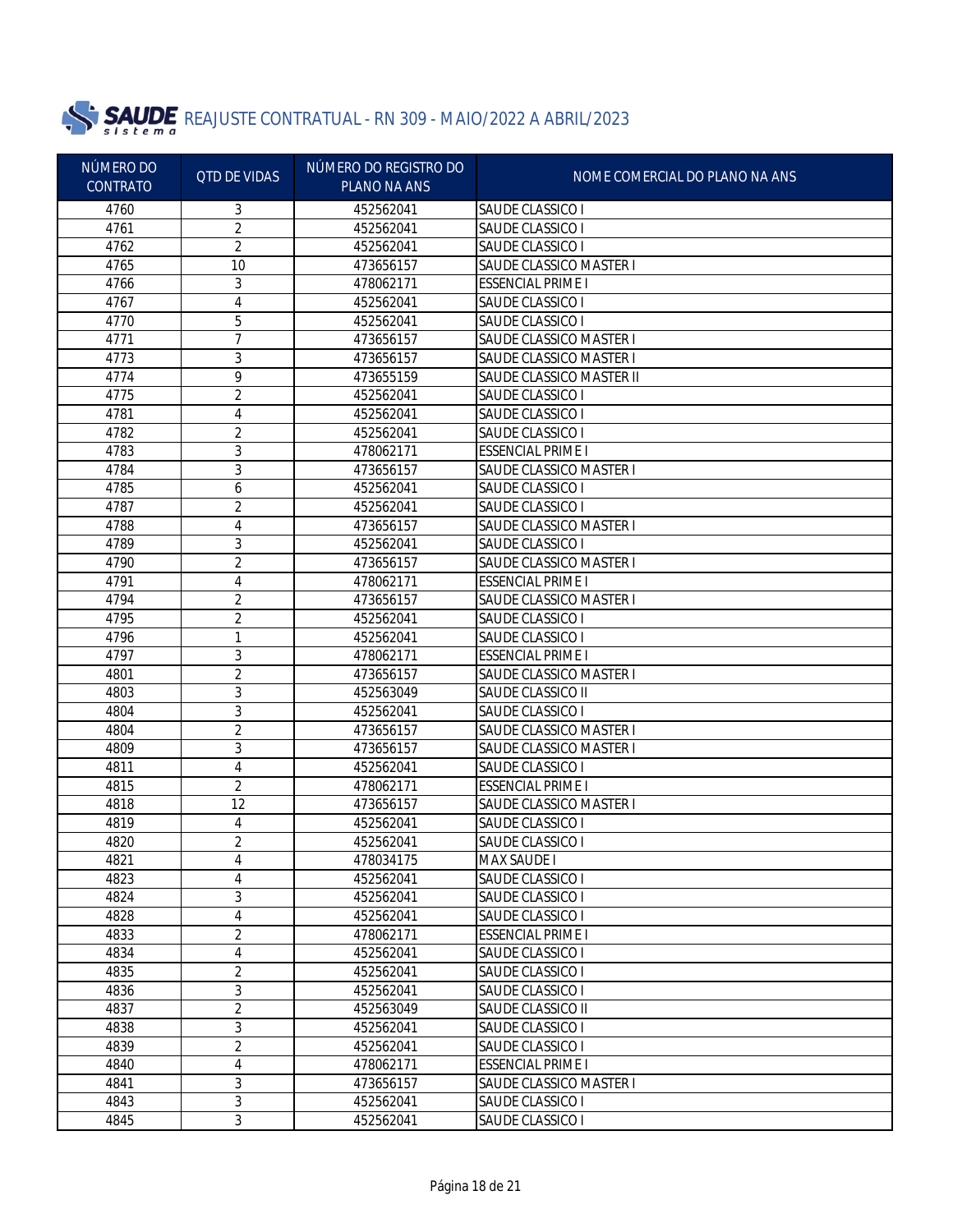

| NÚMERO DO<br><b>QTD DE VIDAS</b> | NÚMERO DO REGISTRO DO | NOME COMERCIAL DO PLANO NA ANS |                                |
|----------------------------------|-----------------------|--------------------------------|--------------------------------|
| <b>CONTRATO</b>                  |                       | PLANO NA ANS                   |                                |
| 4846                             | 3                     | 452562041                      | SAUDE CLASSICO I               |
| 4847                             | 3                     | 452562041                      | SAUDE CLASSICO I               |
| 4848                             | 2                     | 452562041                      | SAUDE CLASSICO I               |
| 4849                             | 4                     | 452562041                      | SAUDE CLASSICO I               |
| 4851                             | 3                     | 478034175                      | <b>MAX SAUDE I</b>             |
| 4852                             | 3                     | 452562041                      | SAUDE CLASSICO I               |
| 4853                             | 2                     | 473656157                      | <b>SAUDE CLASSICO MASTER I</b> |
| 4855                             | 2                     | 473656157                      | <b>SAUDE CLASSICO MASTER I</b> |
| 4856                             | 3                     | 452563049                      | SAUDE CLASSICO II              |
| 4857                             | 2                     | 473656157                      | <b>SAUDE CLASSICO MASTER I</b> |
| 4858                             | 2                     | 473656157                      | SAUDE CLASSICO MASTER I        |
| 4862                             | 2                     | 452563049                      | SAUDE CLASSICO II              |
| 4866                             | 3                     | 452562041                      | SAUDE CLASSICO I               |
| 4867                             | 2                     | 452562041                      | SAUDE CLASSICO I               |
| 4868                             | 3                     | 452562041                      | SAUDE CLASSICO I               |
| 4869                             | 4                     | 452562041                      | SAUDE CLASSICO I               |
| 4870                             | 4                     | 478062171                      | <b>ESSENCIAL PRIME I</b>       |
| 4872                             | 4                     | 478062171                      | <b>ESSENCIAL PRIME I</b>       |
| 4874                             | 2                     | 473656157                      | SAUDE CLASSICO MASTER I        |
| 4875                             | 3                     | 452562041                      | SAUDE CLASSICO I               |
| 4877                             | 3                     | 473656157                      | SAUDE CLASSICO MASTER I        |
| 4878                             | 4                     | 452562041                      | SAUDE CLASSICO I               |
| 4879                             | 3                     | 452562041                      | SAUDE CLASSICO I               |
| 4880                             | 3                     | 452562041                      | SAUDE CLASSICO I               |
| 4881                             | 5                     | 452562041                      | SAUDE CLASSICO I               |
| 4882                             | 2                     | 478062171                      | <b>ESSENCIAL PRIME I</b>       |
| 4883                             | 2                     | 473656157                      | SAUDE CLASSICO MASTER I        |
| 4886                             | 2                     | 452562041                      | SAUDE CLASSICO I               |
| 4887                             | 3                     | 452562041                      | SAUDE CLASSICO I               |
| 4889                             | 5                     | 478062171                      | <b>ESSENCIAL PRIME I</b>       |
| 4892                             | 3                     | 478034175                      | <b>MAX SAUDE I</b>             |
| 4893                             | 3                     | 452562041                      | SAUDE CLASSICO I               |
| 4894                             | 4                     | 452562041                      | SAUDE CLASSICO I               |
| 4895                             | 4                     | 452562041                      | SAUDE CLASSICO I               |
| 4897                             | 2                     | 452562041                      | SAUDE CLASSICO I               |
| 4898                             | 4                     | 452562041                      | SAUDE CLASSICO I               |
| 4899                             | 2                     | 473656157                      | SAUDE CLASSICO MASTER I        |
| 4904                             | $\overline{2}$        | 473656157                      | SAUDE CLASSICO MASTER I        |
| 4905                             | $\overline{2}$        | 452563049                      | SAUDE CLASSICO II              |
| 4906                             | 1                     | 452562041                      | SAUDE CLASSICO I               |
| 4907                             | 5                     | 452562041                      | SAUDE CLASSICO I               |
| 4908                             | $\overline{2}$        | 452562041                      | SAUDE CLASSICO I               |
| 4909                             | $\overline{2}$        | 478062171                      | <b>ESSENCIAL PRIME I</b>       |
| 4912                             | 3                     | 452562041                      | <b>SAUDE CLASSICO I</b>        |
| 4915                             | $\overline{3}$        | 452562041                      | <b>SAUDE CLASSICO I</b>        |
| 4916                             | 4                     | 452563049                      | SAUDE CLASSICO II              |
| 4917                             | 5                     | 452562041                      | SAUDE CLASSICO I               |
| 4918                             | $\overline{2}$        | 452562041                      | SAUDE CLASSICO I               |
| 4919                             | $\overline{2}$        | 452562041                      | SAUDE CLASSICO I               |
| 4920                             | $\overline{3}$        | 478062171                      | <b>ESSENCIAL PRIME I</b>       |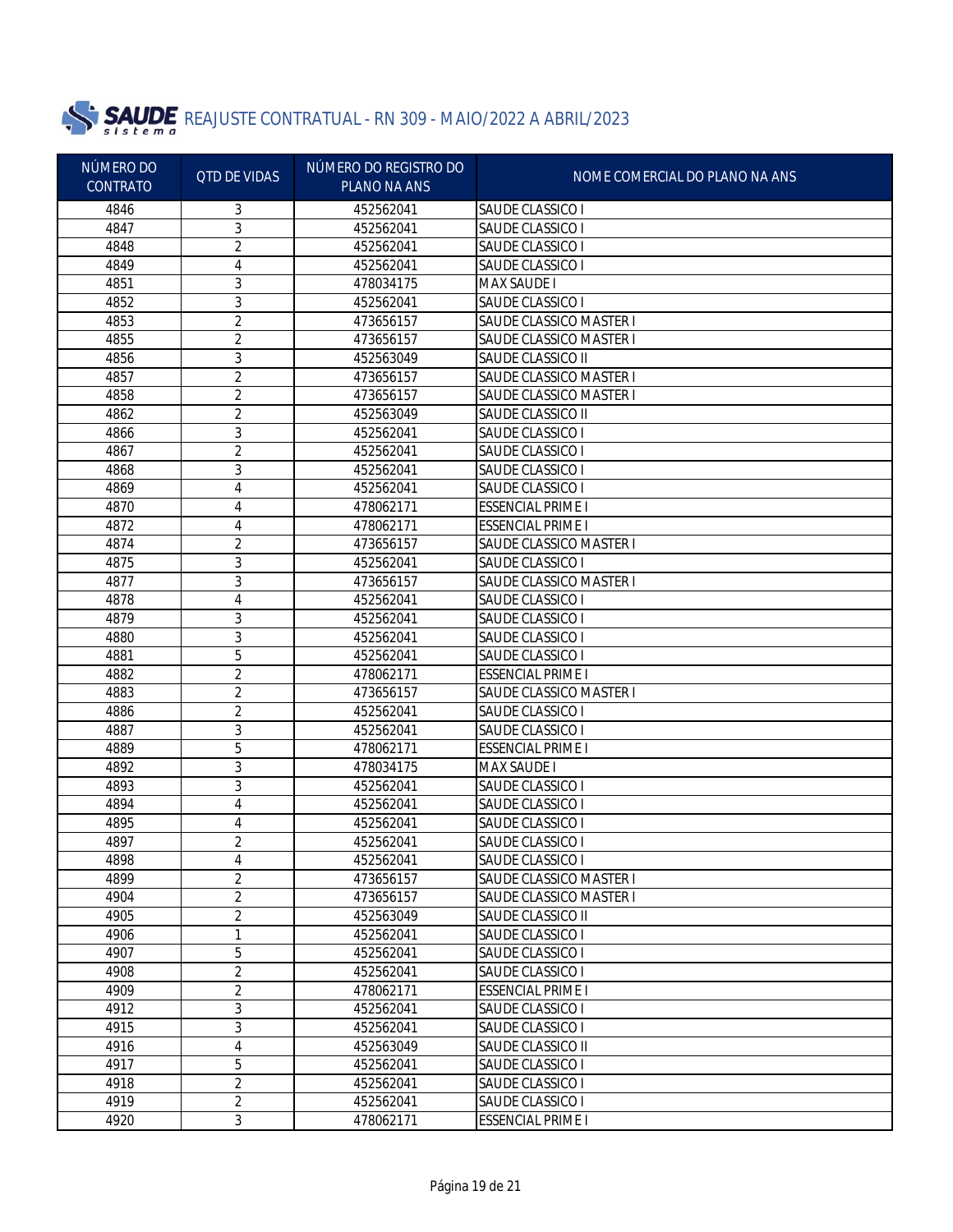

| NÚMERO DO<br>CONTRATO | <b>QTD DE VIDAS</b> | NÚMERO DO REGISTRO DO<br>PLANO NA ANS | NOME COMERCIAL DO PLANO NA ANS |
|-----------------------|---------------------|---------------------------------------|--------------------------------|
| 4925                  | 12                  | 452562041                             | <b>SAUDE CLASSICO I</b>        |
| 4926                  | 3                   | 478062171                             | <b>ESSENCIAL PRIME I</b>       |
| 4928                  | $\overline{2}$      | 452562041                             | SAUDE CLASSICO I               |
| 4929                  | 3                   | 452563049                             | SAUDE CLASSICO II              |
| 4930                  | 3                   | 452562041                             | SAUDE CLASSICO I               |
| 4932                  | 3                   | 452562041                             | SAUDE CLASSICO I               |
| 4933                  | 2                   | 452562041                             | SAUDE CLASSICO I               |
| 4934                  | 12                  | 452562041                             | SAUDE CLASSICO I               |
| 4936                  | 3                   | 452562041                             | SAUDE CLASSICO I               |
| 4937                  | 4                   | 452562041                             | SAUDE CLASSICO I               |
| 4944                  | 2                   | 452562041                             | SAUDE CLASSICO I               |
| 4948                  | 4                   | 452562041                             | SAUDE CLASSICO I               |
| 4954                  | 4                   | 452562041                             | SAUDE CLASSICO I               |
| 4956                  | 3                   | 478062171                             | <b>ESSENCIAL PRIME I</b>       |
| 4959                  | 4                   | 452562041                             | SAUDE CLASSICO I               |
| 4960                  | 2                   | 452562041                             | SAUDE CLASSICO I               |
| 4961                  | 4                   | 478062171                             | <b>ESSENCIAL PRIME I</b>       |
| 4962                  | 2                   | 478062171                             | <b>ESSENCIAL PRIME I</b>       |
| 4965                  | $\overline{2}$      | 452562041                             | SAUDE CLASSICO I               |
| 4967                  | 3                   | 452562041                             | SAUDE CLASSICO I               |
| 4968                  | 5                   | 452562041                             | SAUDE CLASSICO I               |
| 4969                  | 3                   | 452562041                             | SAUDE CLASSICO I               |
| 4970                  | 3                   | 452562041                             | SAUDE CLASSICO I               |
| 4973                  | 2                   | 452563049                             | SAUDE CLASSICO II              |
| 4974                  | 2                   | 478034175                             | <b>MAX SAUDE I</b>             |
| 4975                  | 3                   | 452562041                             | SAUDE CLASSICO I               |
| 4976                  | 2                   | 478062171                             | <b>ESSENCIAL PRIME I</b>       |
| 4977                  | 2                   | 452562041                             | SAUDE CLASSICO I               |
| 4978                  | 1                   | 473656157                             | <b>SAUDE CLASSICO MASTER I</b> |
| 4979                  | 3                   | 452562041                             | SAUDE CLASSICO I               |
| 4980                  | $\overline{2}$      | 452562041                             | SAUDE CLASSICO I               |
| 4987                  | 2                   | 452562041                             | SAUDE CLASSICO I               |
| 4988                  | 2                   | 452562041                             | SAUDE CLASSICO I               |
| 4989                  | 3                   | 452562041                             | SAUDE CLASSICO I               |
| 4994                  | 3                   | 452562041                             | SAUDE CLASSICO I               |
| 4995                  | 2                   | 452562041                             | SAUDE CLASSICO I               |
| 4996                  | 3                   | 478034175                             | <b>MAX SAUDE I</b>             |
| 5000                  | 4                   | 452562041                             | SAUDE CLASSICO I               |
| 5001                  | 3                   | 452562041                             | SAUDE CLASSICO I               |
| 5003                  | 4                   | 452562041                             | SAUDE CLASSICO I               |
| 5004                  | 3                   | 452562041                             | SAUDE CLASSICO I               |
| 5006                  | 2                   | 452563049                             | SAUDE CLASSICO II              |
| 5007                  | 2                   | 452562041                             | SAUDE CLASSICO I               |
| 5008                  | 11                  | 452562041                             | SAUDE CLASSICO I               |
| 5009                  | 5                   | 478062171                             | <b>ESSENCIAL PRIME I</b>       |
| 5010                  | 17                  | 452562041                             | SAUDE CLASSICO I               |
| 5014                  | 4                   | 478034175                             | <b>MAX SAUDE I</b>             |
| 5016                  | 3                   | 452562041                             | SAUDE CLASSICO I               |
| 5017                  | $\overline{2}$      | 452562041                             | SAUDE CLASSICO I               |
| 5019                  | $\mathfrak{Z}$      | 452562041                             | SAUDE CLASSICO I               |